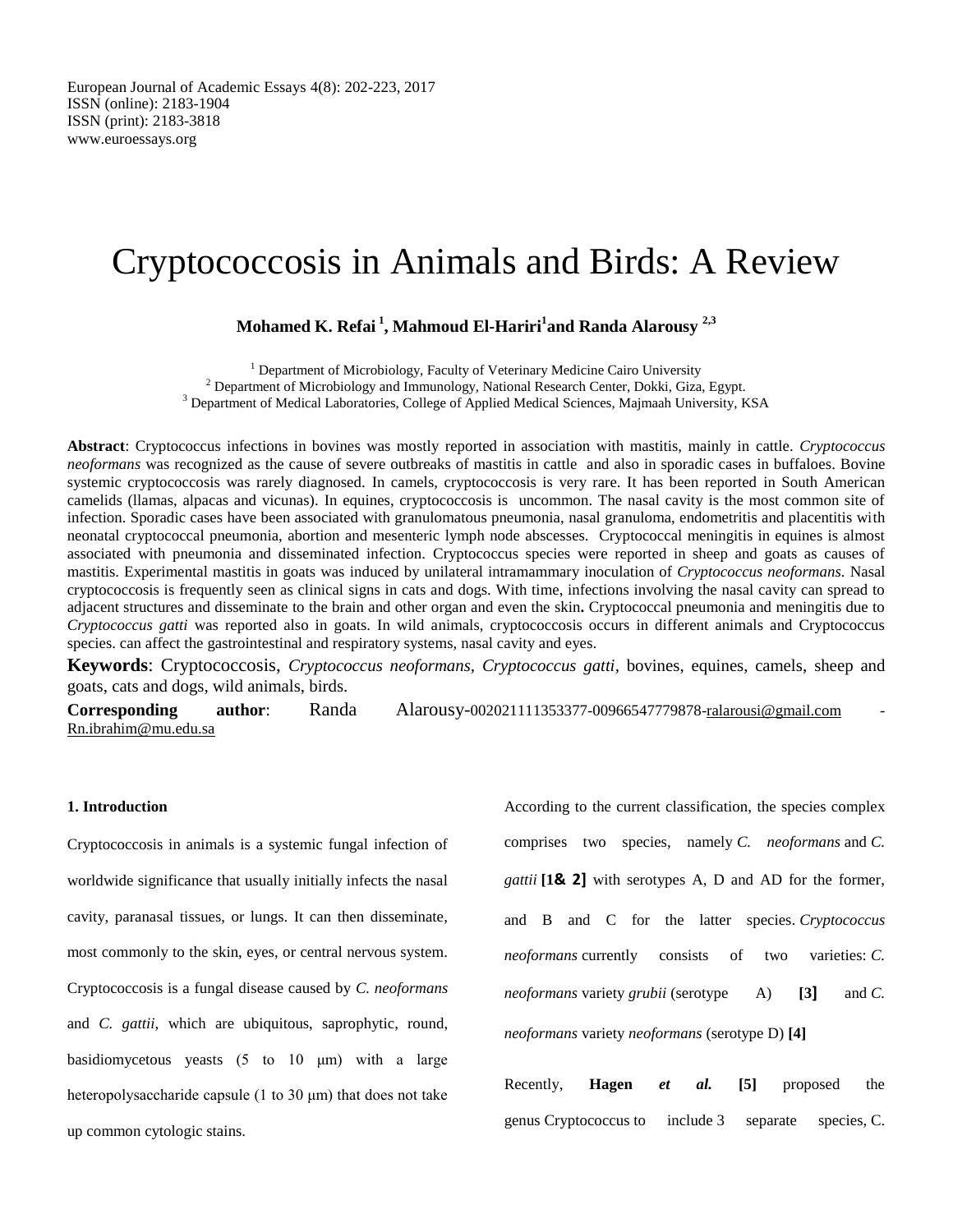neoformans (*Cryptococcus neoformans* var. *grubii*) represented by genotypes VNI and VNII, C. deneoformans (*Cryptococcus neoformans* var. *neoformans*) represented by genotypes VNIII and VNIV, and *Cryptococcus gattii* (represented by genotypes VGI, VGII, VGIII, and VGIV).

The environmental reservoir of *C. neoformans* is usually related to bird faeces, particularly pigeon droppings. However, this yeast has also been found in decaying trees, wood and plant debris, waterways and soil, all usually contaminated with bird excrement **[6, 7, 8, 9, 10, 11, 12]**. The epidemiology of clinical disease depends largely on the species of infecting organism. *Cryptococcus neoformans*  var. *grubii* (serotype A) and *C. neoformans* var. *neoformans*  (serotype D) are globally distributed and infect predominantly immunocompromised hosts. *Cryptococcus gattii* (serotypes B and C) has recently been recognized as a species distinct from *C. neoformans* based on molecular and mating type characteristics.

#### **2. Cryptococcosis in domestic animals**

#### **2.1. Cryptococcosis in bovines**:

Cryptococcus infections in bovines was mostly reported in association with mastitis, mainly in bovines. **Klein [13]** was the first to isolate a yeast from a case of mastitis, which he reported to be identical with strains of *Cryptococcus neoformans* of human and plant origin. Almost 50 years later, *Cryptococcus neoformans* was recognized as the cause of severe outbreaks of mastitis in cattle [**14, 15, 16, 17].** **Pounden** *et al.* **[18]** reported the clinical aspects of an outbreak in which 106 cows were affected in a 235 cowherd. They stated that during the outbreak, *Cryptococcus* has been isolated from samples where no visible changes were noted in either the gland or milk, and the cases with visible signs varied from mild and transient swelling of one or more quarters of the udder to severe swelling and distention of the affected glands

Cryptococcal mastitis was detected also in sporadic cases by **Abdel Ghani** *et al.* **[19], Rahman** *et al.***, [20], Moawad, [21], Hassan** *et al.* **[22],** mostly, following treatment with antibiotics **[23, 24, 25, 26].** On the other hand, **Rippon [27]**  emphasized that cryptococcal mastitis in dairy cows is worldwide in distribution.

*Cryptococcus neoformans* was the most commonly recorded species in cows **[28, 29, 8]**. *Cr .neoformans* was also recorded as a cause of mastitis in buffaloes **[30, 31].** Other species like *C. albidus, C. laurentii, C. flavus, C. lactativorus, C. luteolos, C. terreus, C. uniguttulatus* and *Cryptococcus species* were also reported in few reports **[28, 32, 33, 34, 35, 36, 37, 38, Table 1].**

*Cryptococcal* pneumonia was infrequently reported in bovines **[39, 22].** On the other hand, bovine systemic cryptococcosis was rarely diagnosed. Only two reports could be found in the available literature **[40, 41].** Similar findings were obtained in case of abortion caused by Cryptococcus species **[40, 41].**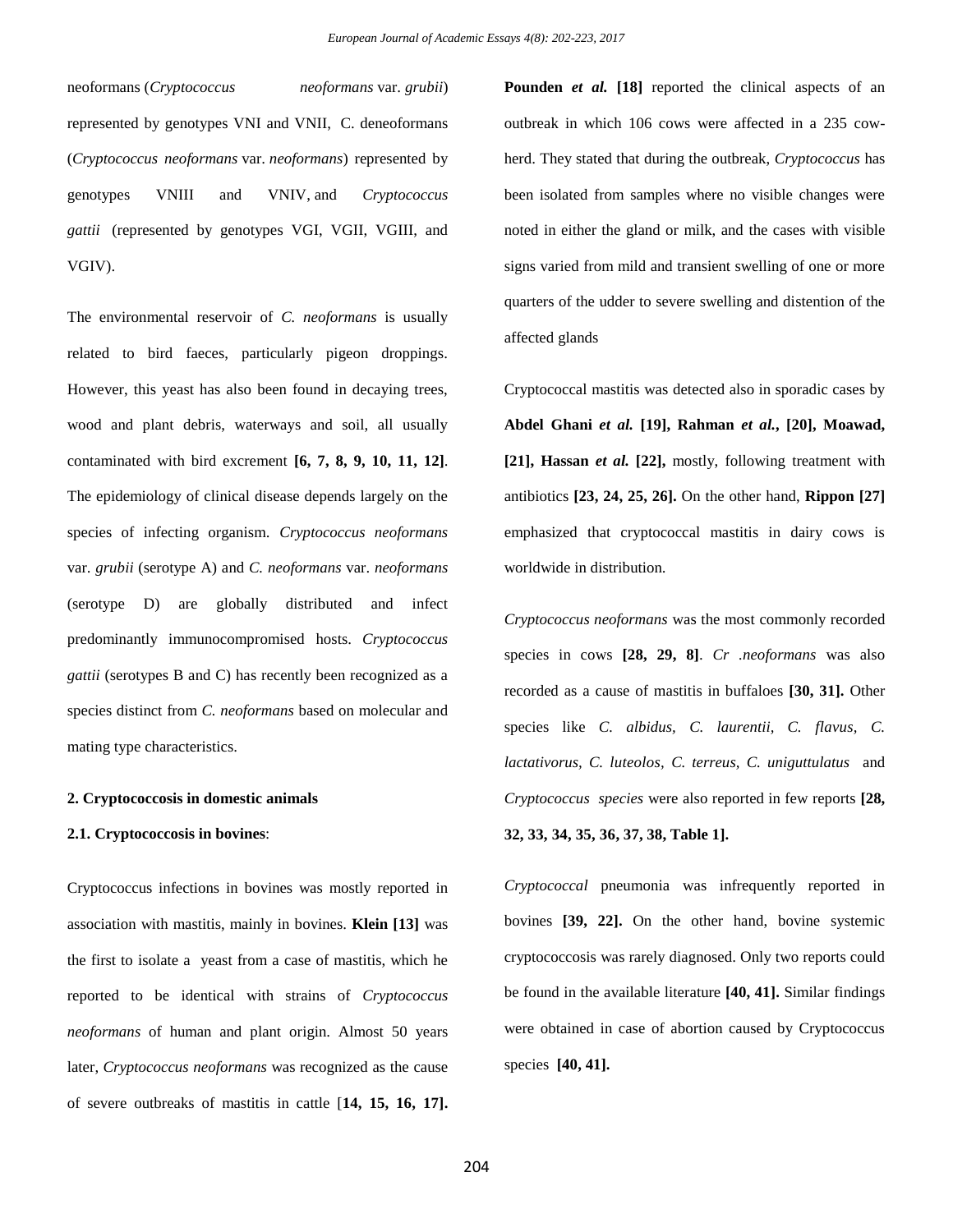| Cryptococcus                 | References                                                                                                               |  |  |  |  |
|------------------------------|--------------------------------------------------------------------------------------------------------------------------|--|--|--|--|
|                              | <b>Cryptococcal mastitis</b>                                                                                             |  |  |  |  |
| C. neoformans                | 8,9,13,14,15,16,17,18,19,20,21,22,23,24,25,26,27.28,<br>29, 30, 31, 34, 116, 117, 118, 119, 120, 121, 122, 123, 124, 125 |  |  |  |  |
| C. albidus                   | 28, 32                                                                                                                   |  |  |  |  |
| C. laurentii                 | 32, 33, 34, 35, 37                                                                                                       |  |  |  |  |
| $C.$ flavus                  | 32                                                                                                                       |  |  |  |  |
| C. luteolos                  | 32                                                                                                                       |  |  |  |  |
| C.uniguttulatus              | 36                                                                                                                       |  |  |  |  |
| C. lactativorus              | 12 129,130,1316                                                                                                          |  |  |  |  |
| C. terreus                   | 38                                                                                                                       |  |  |  |  |
| Cryptococcus species         | 30, 32, 127.128                                                                                                          |  |  |  |  |
|                              | Cryptococcal pneumonia                                                                                                   |  |  |  |  |
| C. neoformans                | 22,39,                                                                                                                   |  |  |  |  |
| C. laurentii                 | 39                                                                                                                       |  |  |  |  |
| <b>Cryptococcal abortion</b> |                                                                                                                          |  |  |  |  |
| C. neoformans                | 22,39                                                                                                                    |  |  |  |  |
| C. laurentii                 | 39                                                                                                                       |  |  |  |  |
| Systemic cryptococcosis      |                                                                                                                          |  |  |  |  |
| C. neoformans                | 40                                                                                                                       |  |  |  |  |
| C. species                   | 41                                                                                                                       |  |  |  |  |

## **Table 1: Cryptococcosis in bovines**

#### **2.2. Cryptococcosis in equines**

In equines, cryptococcosis is uncommon and sporadic cases have been reported, however it is relatively common in Western Australia, and there is an epidemiologic relationship between *C. gattii* and the Australian river red gum tree (*Eucalyptus camaldulensis*) and between *C. neoformans var neoformans* and bird (particularly pigeon) excreta. From the literature it appears that the nasal cavity is the most common site of equine cryptococcosis. Sporadic cases have been associated with granulomatous pneumonia, nasal granuloma, endometritis and placentitis with neonatal cryptococcal pneumonia, abortion, mesenteric lymph node abscesses , intestinal polypoid granulomas, osteomyelitis and meningitis **[Table 2]** .

Cryptococcal nasal infections in equines involved also the frontal and maxillary sinuses and the corresponding lymph

nodes and in most cases a polyp or granuloma that almost completely occupied the nasal cavity was reported. **Zoppa** *et al***. [42]** reported a case of nasal obstruction caused by fungal granuloma in a 9-year-old horse with serosanguineous nasal discharge, absence of breath out through the right nostril, and respiratory noise. Endoscopic and radiographic examinations revealed a six centimeter diameter mass, covered by yellowish mucosa, which was obstructing the entire right nasal cavity and part of the left one. The mass was excised through a right frontal sinusotomy. The microscopic examination and the culture revealed a cryptococcal granuloma.

Equine cryptococcal pneumonia was reported mostly in single cases characterized by diffuse, severe interstitial

205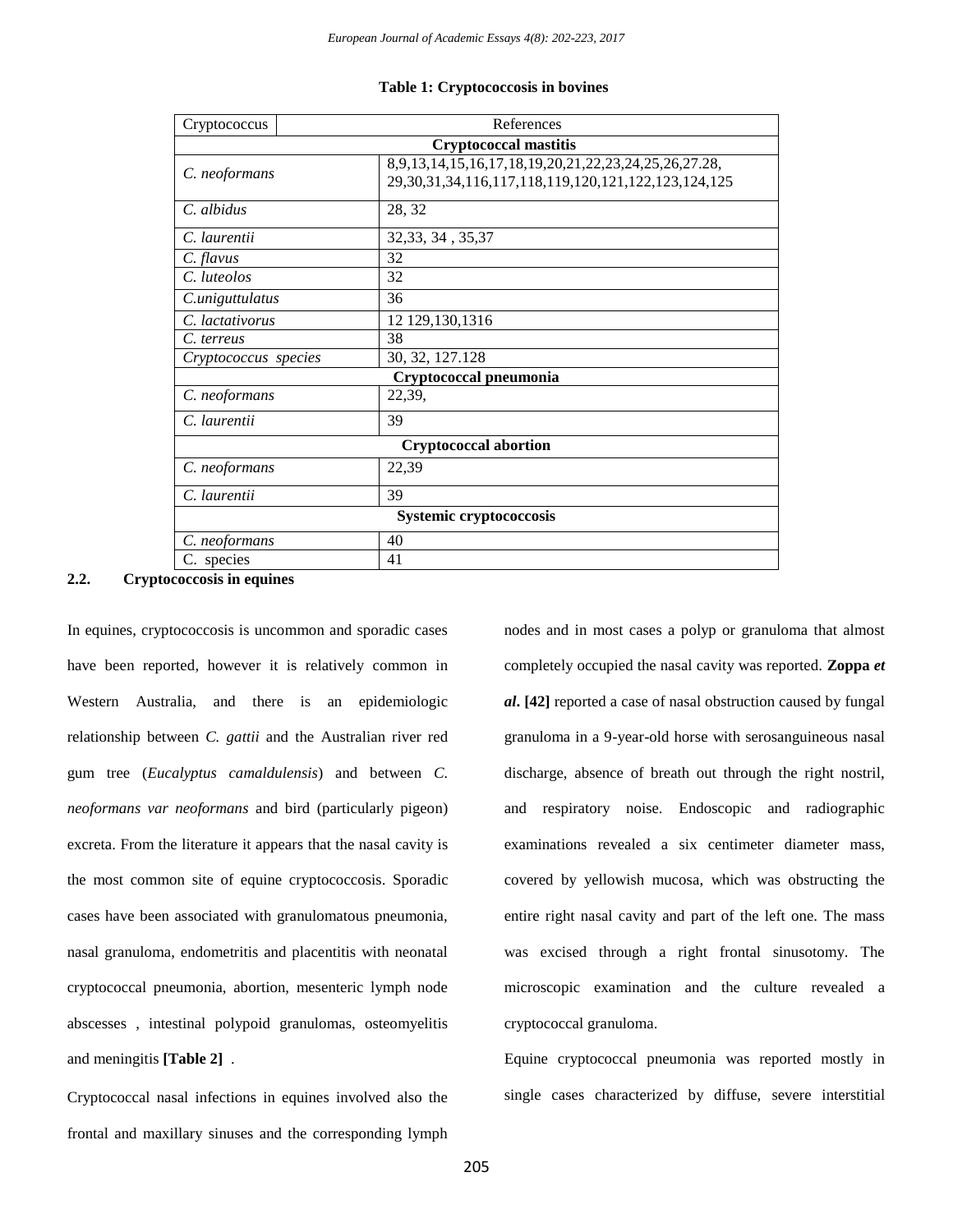pneumonia **[43],** often as granulomatous pneumonia **[44, 45].**

**Ryan and Wyand [43]** reported neonatal cryptococcal pneumonia in a foal, followed by placentitis and abortion in the mare at her next pregnancy. Histologic examination of lung sections showed diffuse, severe interstitial pneumonia, while **Blanchard and Filkins [46]** reported *Cryptococcal*  pneumonia in a 9-month-old equine foetus aborted by a healthy American Paint mare. Endometritis was diagnosed on biopsy, and vaginal specimens obtained for culture were Cryptococcus-positive.

The clinical, radiographic and post-mortem findings in 6 horses with cryptococcal pneumonia were described by **Riley** *et al.* **[47]** and **Begg** *et al.* **[48].** The infected animals were reported to suffer from chronic cough, fever, weight loss that developed later into dyspnoea, tachypnoea and exercise intolerance. The diagnosis in most cases was established using lateral thoracic radiography and transthoracic ultrasonography and confirmed by the detection of encapsulated, budding yeasts in smears made from transtracheal washings and needle aspirates of the pulmonary lesions, demonstrated in Wright's-stained preparations.

Cryptococcal meningitis in equines is almost associated with pneumonia and disseminated infection **[49, 50, 51, 52, 53, 54, 55, 45]**.

**Cho** *et al.* **[55]** presented extensive gross and microscopic cavitary lesions of cerebral cryptococcosis in a 5-year-old, quarter horse mare. The mare was dehydrated, became markedly depressed and ataxic, and violently resisted any

attempt of restraint. **Hart** *et al.* **[54]** reported a 4-year-old Tennessee Walking Horse with episodic fever and acute bilateral blindness of approximately 7 days' duration and **Del Fava** *et al.* **[45]** described a case of cryptococcal granulomatous pneumonia and meningitis in a mature Thoroughbred horse stabled at an equine racing center located in an urban area of Brazil.

The diagnosis in cryptococcal meningitis was achieved by cytologic evaluation of the CSF for detection of encapsulated *Cryptococcus neoformans* or serology by serum latex agglutination test and by histological sections of the brain that showed granulomatous encephalitis with the classic "soap-bubble" appearance associated with the characteristic encapsulated yeast cells **[54, 45].**

Disseminated cryptococcosis was diagnosed by **Lenard** *et al.* **[56]** in a 4-year-old Arab mare, including osteomyelitis of the proximal phalanx of the left hind limb, osteomyelitis with associated soft tissue granuloma of a rib and disseminated, large cryptococcal nodules in the lungs. The mare presented had a large swelling over the right caudodorsal thorax and a marked swelling of the left hind fetlock. The mass was hypoechoic and round, with the 17th rib visible as an echogenic structure that casts an acoustic shadow in the centre of the mass.The lesion in the dorsoproximal aspect of the proximal phalanx had a large area of cortical lysis with speculated periosteal new bone and extensive soft tissue swelling. The affected rib had a pathological fracture. Multiple, well circumscribed, soft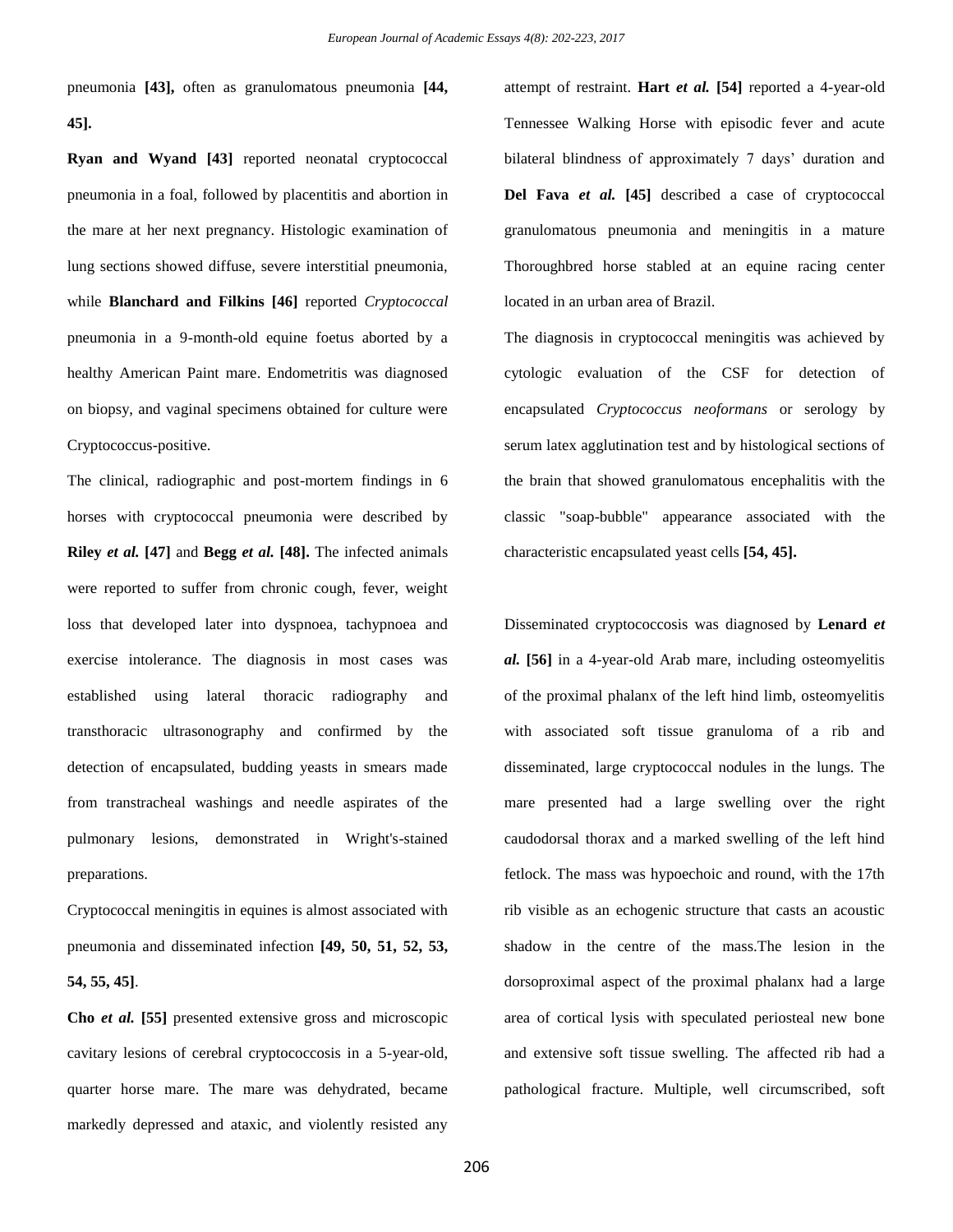tissue opacity nodules (1 to 8 cm diameter) are present in the

lung.

| Cryptococcus                              | References                       |  |  |  |
|-------------------------------------------|----------------------------------|--|--|--|
| <b>Cryptococcal nasal infections</b>      |                                  |  |  |  |
| C. neoformans                             | 15, 42, 83, 132, 133, 134        |  |  |  |
|                                           | Cryptococcal pneumonia           |  |  |  |
| C. neoformans                             | 43, 44, 45, 46, 47, 48, 135, 136 |  |  |  |
|                                           | <b>Cryptococcal meningitis</b>   |  |  |  |
| C. neoformans                             | 45, 49, 50, 51, 52, 53, 54, 55   |  |  |  |
| Cutaneous cryptococcosis                  |                                  |  |  |  |
| C. species                                | 127,138                          |  |  |  |
| Cryptococcal endometritis and placentitis |                                  |  |  |  |
| C. neoformans                             | 46,139                           |  |  |  |
| <b>Abdominal cryptococcosis</b>           |                                  |  |  |  |
| C. neoformans                             | 47                               |  |  |  |
| <b>Disseminated cryptococcosis</b>        |                                  |  |  |  |
| C. species                                | 56                               |  |  |  |

#### **Table 2 Cryptococcosis in equines**

#### **2.3. Cryptococcosis in camels**

The only case of cryptococcosis in camels found in the available literature was reported by **Ramadan** *et al.* **[57]** in a camel (Camelus dromedarius) in Saudi Arabia. The tissue reaction in cryptococcosis varied depending on the organ affected. Two basic histological patterns were described: gelatinous and granulomatous. The granulomatous lesion consisted of histiocytes, giant cells and lymphocytes. The pathology in this camel was modified by the secondary bacterial infection. All other cases were reported in vicuna **[58],** alpaca **[59, 60]** and llama **[61].** Most of these cases suffered from meningitis caused by *Cryptococcus gattii.* The case described by **Bildfell** *et al***. [61]** was in a pastured 17-year-old male llama, which was found in lateral recumbency, was undergoing continuous tonic clonic convulsions of all limbs with periodic spasms of the head and neck. The animal was hypothermic and unresponsive to stimuli. A complete neurologic examination could not be

performed due to the clinical status of the animal. The llama was in good body condition with no history of serious health problems and no known exposure to toxins. The owners had noted this llama to be mildly anorexic during the preceding 3 days but had not attempted any therapy. A health program for the 16 animals on the premises included periodic deworming, vaccination, and health checks. Differential diagnoses at the time of presentation included various neurologic diseases such as trauma, organophosphate toxicity, hypomagnesemia, visceral larval migrans, equine herpes virus type 1 (EHV1) encephalomyelitis, rabies, and bacterial infections of the CNS such as listeriosis or brain abscessation. After considering the prognosis, the owner requested that the llama be euthanatized without further clinical work-up. Tissues affected included the brain, spinal cord, lung, and kidney. The character of the leukocytic response varied from minimal to pyogranulomatous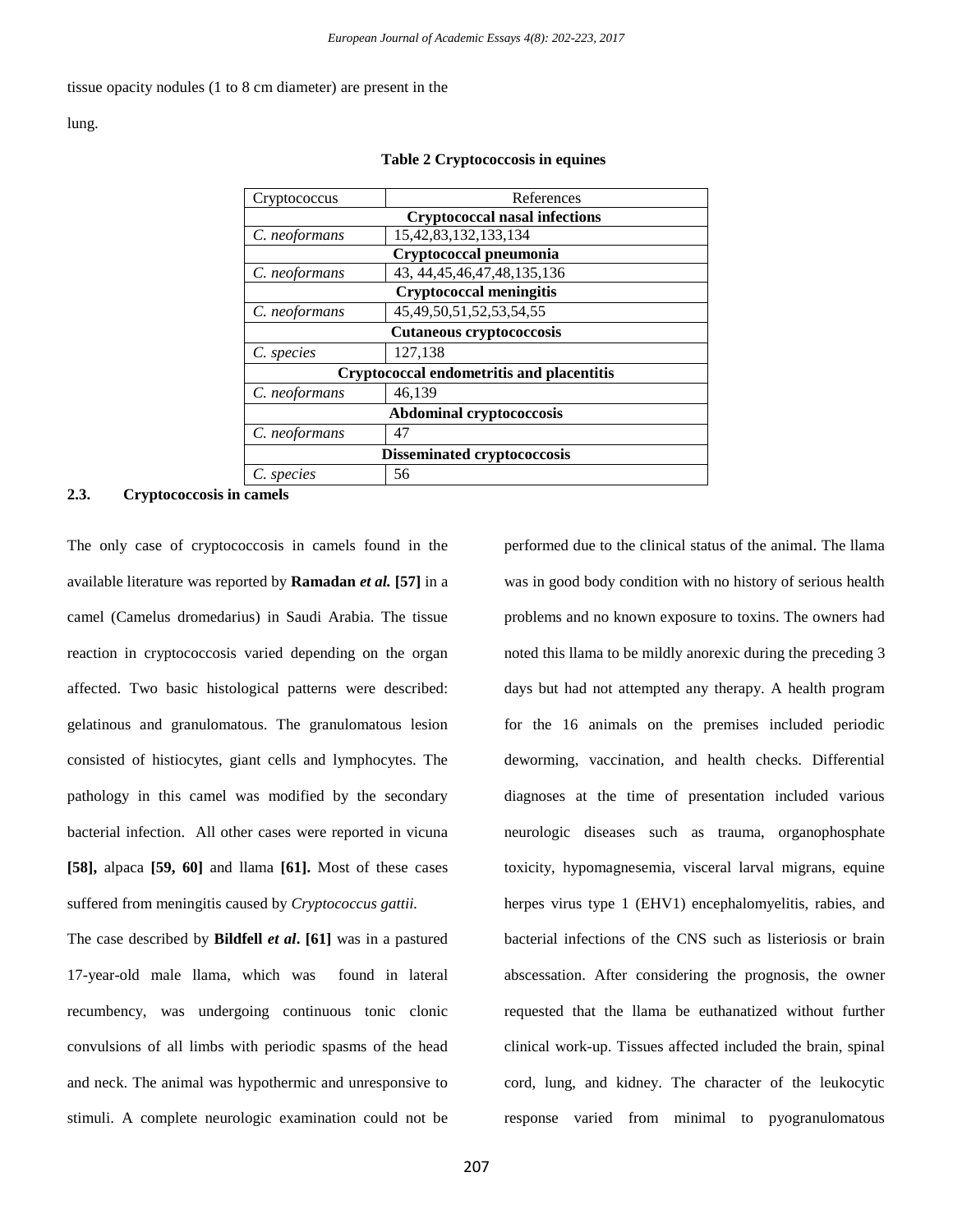meningitis with intralesional yeast that were bordered by a non-staining halo.

## **2.4. Cryptococcosis in sheep and goats**

Cryptococcus species were reported in sheep and goats as causes of mastitis, pneumonia, meningitis and abortion **[Table 3]**.

Experimental mastitis in goats was reported by unilateral intramammary inoculation of 10 goats with 2 x  $10<sup>6</sup>$  cells of *Cryptococcus neoformans* **[62].** The infection resulted in the development of mastitis, with gross and microscopic lesions being restricted to the infected udder halves only and there was no dissemination of infection to the opposite uninfected udder halves as well as to other organs of the body. The experiment was continued for 40 days, with 2 animals, each from the infected and control groups being killed on 5th, 10th, 20th, 30th and 40th day post-inoculation (DPI). Initial enlargement of the infected udder halves was followed by marked decrease in size leading to very small, firm and nodular udder halves. After infection, there was also sharp fall in the milk yield. Cryptococcal organisms were demonstrated in the mastitic milk and udder impression smears with special stains. *C. neoformans* was re isolated from the milk of the only infected udder halves up to 25th DPI. Microscopically, there was initially acute diffuse purulent mastitis which later on became chronic, characterized by marked infiltration of lymphocytes, macrophages, extensive fibrosis and development of multiple granulomas. The cryptococcal organisms could be demonstrated in the udder sections only up to 30th DPI.

Mycotic pneumonia in goats due to *Cryptococcus gatti* was reported in Spain by **Baro** *et al.* **[63].** The strains were isolated from lung (10 samples), liver (1 sample), and brain (2 samples) tissue specimens from six goats suffering from predominantly severe pulmonary disease that were autopsied. Biotyping was performed by culturing the isolates on L-canavanine-glycine-bromothymol blue medium and testing them for the assimilation of D-proline and Dtryptophan. Serotyping by agglutination tests confirmed the characterization of all strains as *C*. *gattii*.

*C*. *gattii* was reported to cause 5 epidemic outbreaks of cryptococcosis in goats grazing freely in west Spain grasslands **[64]** . The goats belonged to various milking breeds and were grazing with variable status of health and husbandry. Goats affected by cryptococcosis showed similar respiratory symptoms, consisting of mucopurulent nasal discharge, cough, dyspnea and progressive cachexia, causing death in a period of 2 to 4 weeks. In three outbreaks many animals also showed ataxia, midriasis, blindness and progressive paralysis. Clinical prevalence varied from 2 to 12% in the different outbreaks.

On the other hand, **Gutiérrez and García Marin [65]** presented an adult Blanca-Celtibérica doe originating from a goat herd with a high prevalence of tuberculosis with respiratory signs. At necropsy, this goat had a diffuse and severe mycotic pneumonia associated with the presence of *Cryptococcus neoformans* concomitant with pulmonary focal caseous nodules from which *Mycobacterium bovis* was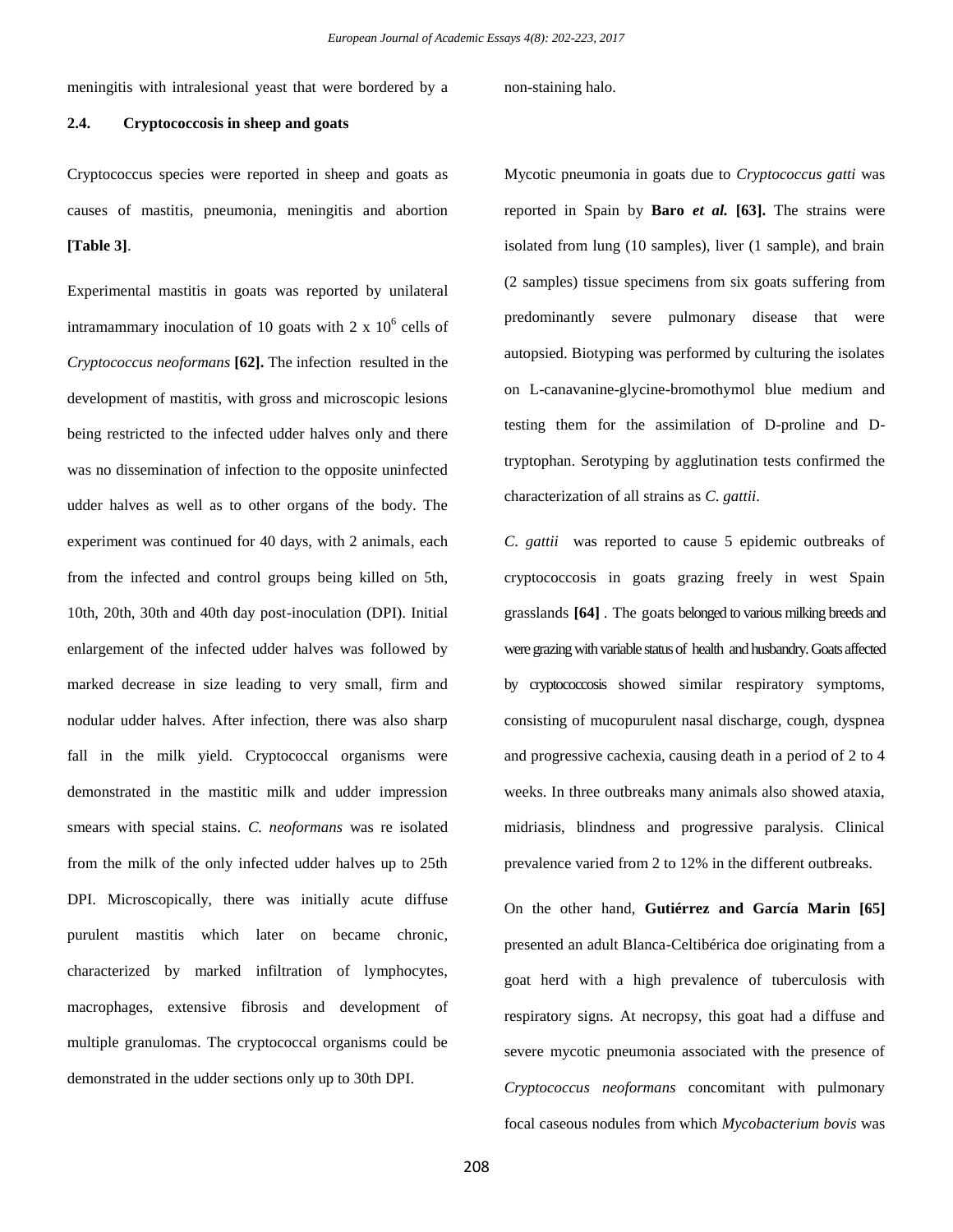isolated. Microscopically, the mycotic lesion was a granulomatous pneumonia with many large foamy macrophages containing intracellular yeast bodies. The extensive mycotic changes, their granulomatous nature, and the lack of positive response to different immunologic tests for mycobacterial infection suggested an impaired immune status in this animal.

Cryptococcal meningitis in goats was described by **Luvizotto** *et al.* **[66],** who euthanized four-year-old male goat with a history of neurological disorder. It presented uncommon nodules in the brain and lungs associated with multiple abscesses, predominantly in the spleen and liver. Histological examination of brain and lung sections revealed yeast forms confirmed to be *Cryptococcus gattii*. On the other hand, **Stilwell and Pissarra [67]** described a case of a five year old buck showing severe neurological signs, including paraplegia and strong pain reaction to touch of the hindquarters region. Postmortem examination revealed lumbar meningitis, lung nodules and caseous lymphadenitis lesions. Encapsulated *Cryptococcus neoformans* were identified from the lungs and meninges, showing that cryptococcal meningitis should be included in the differential diagnosis of goats showing paresis and hyperesthesia. Both *Cryptococcus gattii* genotype AFLP4/VGI and *Cryptococcus neoformans var. neoformans* genotype AFLP2/VNIV were incriminated as causes of meningoencephalitis in goats by **Maestrale** *et al.* **[68].**

Cryptococcal meningitis in goats was described by **da Silva**  *et al.* **[69],** who performed a study aimed to report a 5-yearold goat showing intermittent dry cough, ruminal tympany, anorexia, fever, tachycardia and tachypnea in State of São Paulo, Brazil. Postmortem examination revealed numerous 2.0-6.0 cm diameter yellow gelatinous pulmonary masses. Tissues were evaluated by a combination of pathological, mycological, and molecular diagnostic techniques. Microscopically, pneumonia granulomatous, multifocal to coalescing, moderate, with many intralesional carminophilic yeasts was observed. The immunohistochemistry and mycological culture confirmed Cryptococcus spp. Internal transcribed spacers and orotidine monophosphate pyrophosphorylase nucleotide differentiation demonstrated that the isolate corresponds to the *C. gattii* VGII molecular subtype.

|                     | Table 5. Cryptococcosis in succe and goals |                   |  |  |  |  |
|---------------------|--------------------------------------------|-------------------|--|--|--|--|
| <b>Cryptococcus</b> | Animal                                     | <b>References</b> |  |  |  |  |
|                     | <b>Cryptococcal mastitis</b>               |                   |  |  |  |  |
| C. neoformans       | goats                                      | 62,140            |  |  |  |  |
|                     | Cryptococcal pneumonia                     |                   |  |  |  |  |
| C. neoformans       | goats                                      | 22,63,65          |  |  |  |  |
|                     | sheep                                      | 22,141            |  |  |  |  |
| C. gattii           | goats                                      | 69, 142, 143, 144 |  |  |  |  |
|                     | <b>Cryptococcal meningitis</b>             |                   |  |  |  |  |
| C. neoformans       | goats                                      | 67,68             |  |  |  |  |
|                     | sheep                                      | 68                |  |  |  |  |
| C. gattii           | goats                                      | 66,68             |  |  |  |  |
|                     | sheep                                      | 68                |  |  |  |  |
|                     | <b>Cryptococcal abortion</b>               |                   |  |  |  |  |
| C. gattii           | goats                                      | 144               |  |  |  |  |

| Table 3: Cryptococcosis in sheep and goats |  |  |
|--------------------------------------------|--|--|
|                                            |  |  |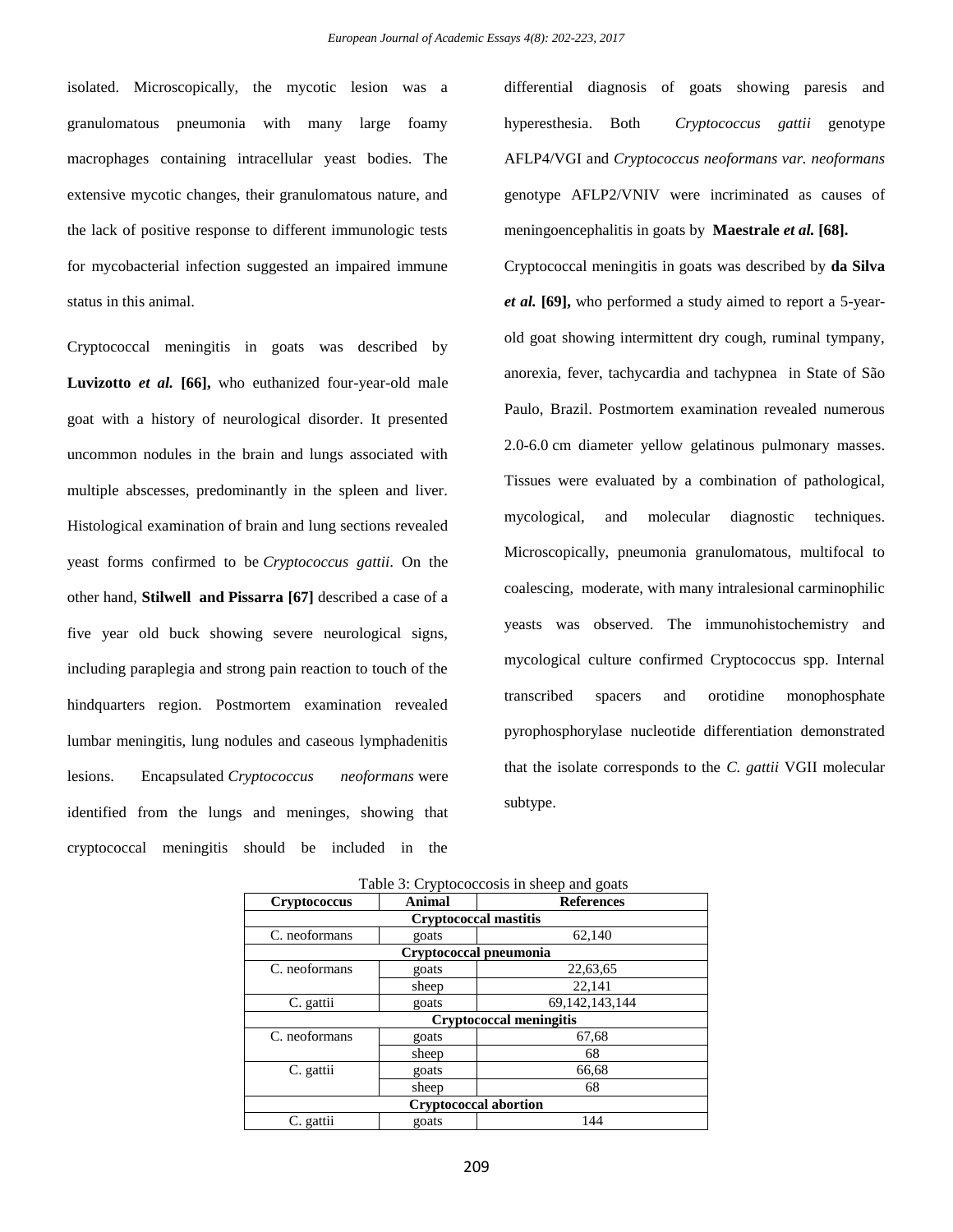## **2.5. Cryptococcosis in cats and dogs**

In cats and dogs, cryptococcosis can be either focal or disseminated, affecting a single organ system or many **[Table 4].** It can begin insidiously, and may gradually become more severe over weeks or months. Fever may be absent, and if present, is often mild. Other nonspecific signs can include lethargy, anorexia and weight loss. The most common site of localized infections is the nasal cavity. Nasal cryptococcosis is frequently seen clinical signs including sneezing, snoring or snorting, dyspnea, nasal deformities and/ or a mucopurulent, serous or sero-sanguineous nasal discharge. Polyp-like masses sometimes protrude from one or both nostrils. Cutaneous or subcutaneous swellings and nodules may be seen on the face, particularly the bridge of the nose, side of the face, upper lip or nostril. Some of these lesions may ulcerate. In addition, the submandibular lymph nodes are often enlarged. Rhinitis in cats was reported to be caused by *C. neoformans var. neoformans* **[70, 71, 72, 73].** With time, infections involving the nasal cavity can spread to adjacent structures and disseminate to other organs **[74, 75, 76, 77, 78],** including the brain **[79, 80] and eyes [79, 81]** and even the skin **[82].** Cutaneous involvement usually appears as fluctuant or firm papules and nodules. Some skin lesions may ulcerate, but there is little or no pruritus. Direct inoculation of organisms into the skin can occasionally cause solitary lesions.

*Cryptococcus gattii* has emerged since 1999 as an important pathogen of humans and animals in southwestern British Columbia. Historically thought to be restricted to the tropics and subtropics, *C. gattii* has posed new diagnostic and treatment challenges to veterinary practitioners working within the recently identified endemic region. Clinical reports of canine and feline cryptococcosis caused by *C. gattii* diagnosed between January 1999 and December 2003 were reported. The most common manifestations of disease were respiratory and central nervous system signs. Multivariate survival analysis revealed that the only significant predictor of mortality was the presence of central nervous system signs upon presentation or during therapy. Case fatality rates in both species were high. **[70, 73, 83, 84].**

**Trivedi** *et al.* **[85]** mentioned that Cryptococcosis, principally caused by *Cryptococcus neoformans* and *Cryptococcus gattii*, is the most common systemic mycosis of cats worldwide. Cats may be infected following inhalation of spores from the environment, with the nasal cavity suspected as being the initial site of colonization and subsequent infection. Other sites of infection in cats are the skin, lungs, lymph nodes, central nervous system (CNS), eyes and, occasionally, periarticular connective tissue. Cryptococcosis can be diagnosed using serology (antigen testing), cytologic examination of smears, histopathology or culture. Treatment of localized disease is generally successful using azole antifungal drugs; however, cats with CNS involvement or disseminated disease require additional treatment with amphotericin B, with or without flucytosine. The prognosis is variable, depending on host and pathogen factors. Some cats require long-term (>1 year) treatment or indefinite therapy. Cats of any breed, gender and age may be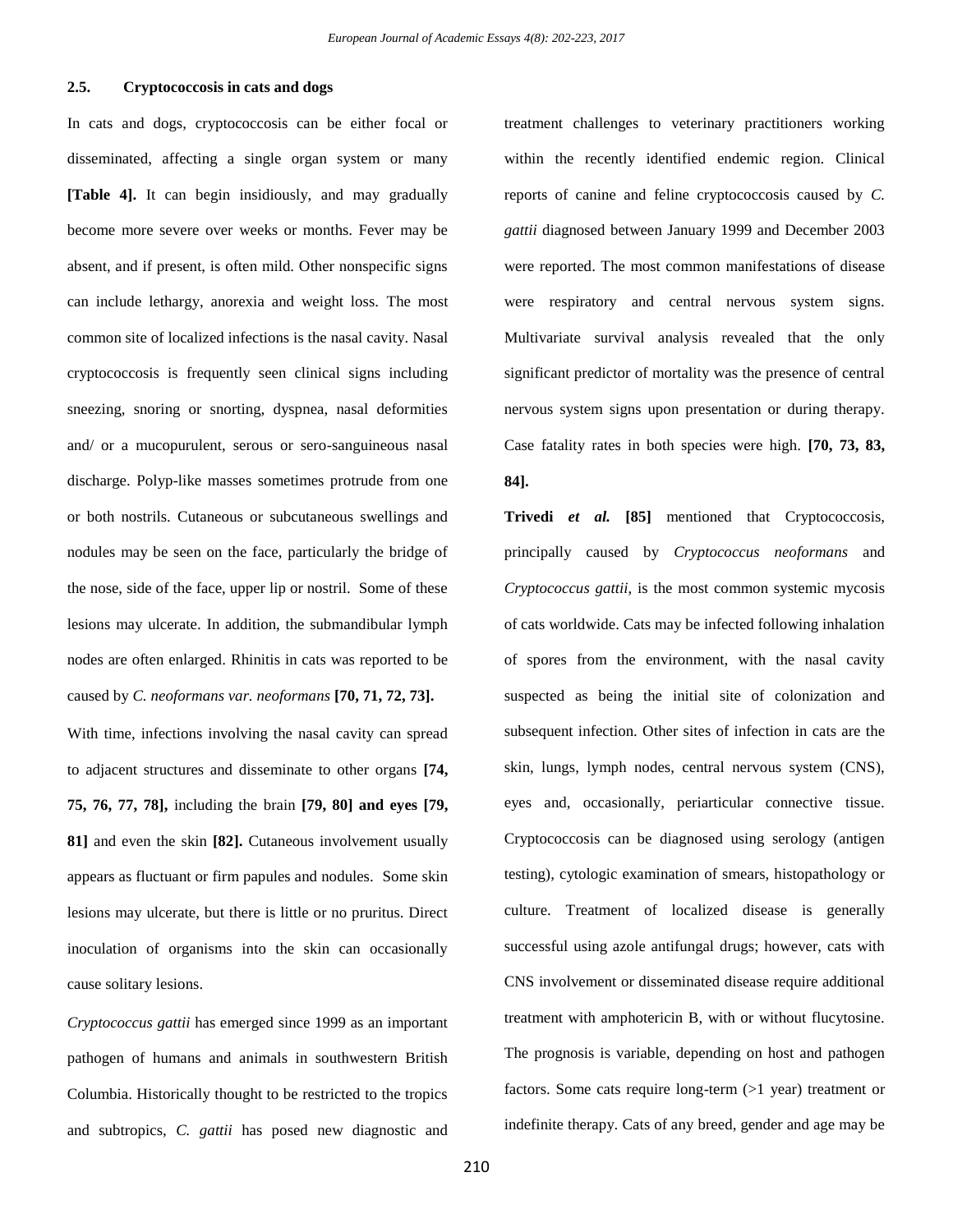affected. Retroviral status does not appear to be a risk factor for developing cryptococcosis and indoor cats are not protected from disease.

Feline cryptococcosis occurs worldwide, but is most frequently reported in Australia, western Canada and the western United States. Species and molecular type vary in different geographical regions and may affect clinical presentation and antifungal susceptibility patterns. Serologic tests that detect cryptococcal antigen in serum are sensitive and specific, but false negatives can occur in cats with localized disease. Long-term drug therapy can be expensive and has the potential for toxicity.

**Pennisi** *et al.* **[86]** mentioned that Cryptococcosis is worldwide the most common systemic fungal disease in cats; it is caused by the *Cryptococcus neoformans– Cryptococcus gattii* species complex, which includes eight genotypes and some subtypes (strains) with varying geographical distribution, pathogenicity and antimicrobial susceptibility. Cats acquire the infection from a contaminated environment. The prognosis is favourable in most cases, provided a diagnosis is obtained sufficiently early and prolonged treatment is maintained. Basidiospores are the infectious propagules of *Cryptococcus* species as they penetrate the respiratory system and induce primary infection. Asymptomatic colonisation of the respiratory tract is more common than clinical disease.

Cryptococcosis caused by *C neoformans* or *C gattii* is indistinguishable clinically. The disease can present in nasal, central nervous system (which can derive from the nasal form or occur independently), cutaneous and systemic forms. An easy and reliable test for cryptococcosis diagnosis is antigen detection in body fluids. Only isolation and polymerase chain reaction allow identification of the species genotype. Amphotericin B, ketoconazole, fluconazole and itraconazole have all been used to treat cats. Surgical excision of any nodules in the skin, nasal or oral mucosa assists recovery. Continued treatment is recommended until the antigen test is negative. Efficient preventive measures have not been demonstrated. Vaccines are not available.

Cryptococcus species other than C. neoformans/C. gattii complex were reported in cats by **Danesi** *et al.* **[87],** who sampled cats from 162 urban and rural feral cat colonies over 3 years. Of 766 cats from which nasal swabs were obtained, *Cryptococcus* spp. were recovered from 95 (12.6%), including 37 *C. magnus* (4.8%), 16 *C. albidus*  (2.0%), 15 *C. carnescens* (1.9%), 12 *C. neoformans* (1.6%), as well as *C. oeirensis*  $(n = 3)$ , *C. victoriae*  $(n = 3)$ , *C. albidosimilis*  $(n = 2)$ , *Filobasidium globisporum*  $(n = 2)$ , *C. adeliensis*  $(n = 1)$ , *C. flavescens* $(n = 1)$ , *C. dimnae*  $(n = 1)$ , *C. saitoi*  $(n = 1)$ , and *C. wieringae*  $(n = 1)$  with prevalence <1%. Thirteen *Cryptococcus* species were identified by polymerase chain reaction and sequencing of internal transcribed spacer amplicons. Statistical analysis did not identify any predisposing factors that contributed to nasal colonization (eg, sex, age, season, or habitat). Results suggested that asymptomatic feral cats may carry *C. neoformans* and other *Cryptococcus* species in their sinonasal cavity. Genotyping of the specific cryptococcal isolates provides a better understanding of the epidemiology of these yeasts.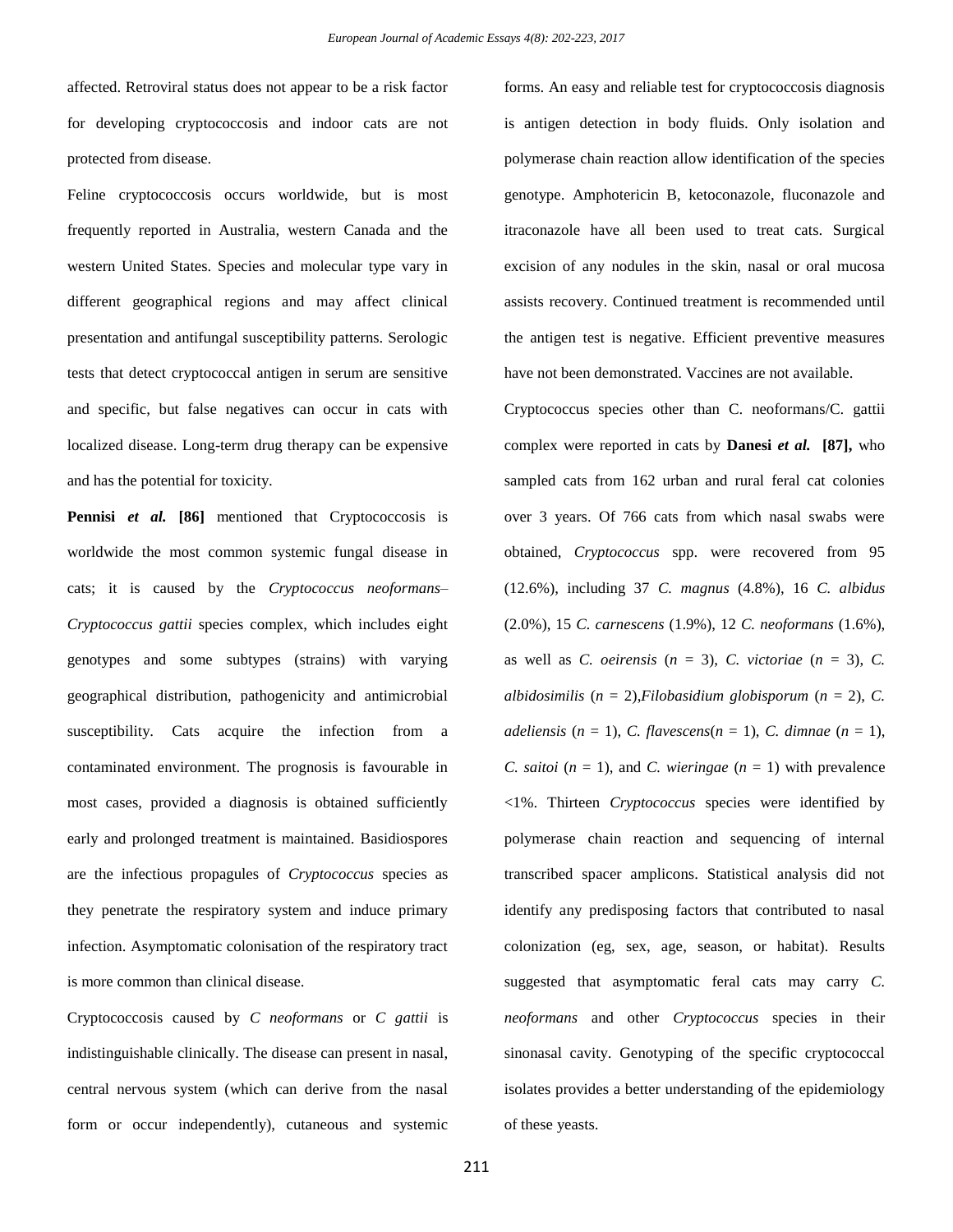| Cryptococcus                  | Animal                                      | <b>References</b>     |
|-------------------------------|---------------------------------------------|-----------------------|
|                               | <b>Cryptococcal rhinitis</b>                |                       |
| C. neoformans var. neoformans | cats                                        | 70,71,72,73           |
|                               | dogs                                        | 71,145                |
| C. gattii                     | cats                                        | 70,73,83, 146,147,148 |
|                               | dogs                                        | 83,145                |
| C. species                    | Cats                                        | 149                   |
|                               | Disseminated cryptococcosis                 |                       |
| C. neoformans var. neoformans | dogs                                        | 74                    |
| C. gattii                     | cats                                        | 78                    |
|                               | dogs                                        | 76                    |
| C. albidus                    | cats                                        | 75                    |
| C. magnus                     |                                             | 77                    |
|                               | <b>Cryptococcal meningitis</b>              |                       |
| C. neoformans var. grubii     | cats                                        | 80                    |
|                               | dogs                                        | 80                    |
| C. gattii                     | cats                                        | 80                    |
|                               | dogs                                        | 80                    |
| C. species                    | cats                                        | 79, 150               |
|                               | <b>Cryptococcal skin infection</b>          |                       |
| C. species                    | cats                                        | 82                    |
|                               | <b>Cryptococcal ophthalmitis</b>            |                       |
| C. neoformans var. neoformans | cats                                        | 81                    |
| C. species                    |                                             | 79                    |
|                               | <b>Cryptococcal urinary tract infection</b> |                       |
| C. species                    | cats                                        | 150.                  |

|  | Table 4: Cryptococcosis in cats and dogs |  |  |  |
|--|------------------------------------------|--|--|--|
|--|------------------------------------------|--|--|--|

#### **3. Cryptococcosis in wild animals**

In wild animals, cryptococcosis occurs in different animals and Cryptococcus spp. can affect the gastrointestinal and respiratory systems and eyes **[Table 5]**. The koala often have primary infection of the upper or lower respiratory tract as the first disease feature. Among captive wild animals, cryptococcosis has been documented in Marmoset monkey **[88],** Rhesus monkey **[89],** Squirrel monkey **[90]**, Shorteared elephant shrews, Large tree shrews Lesser tree shrews **[91]**, Common marmoset **[92]** Eastern gray squirrels **[93],**  wild rabbit **[94],** Bandicota indica **[95],** [Common](https://www.google.com.eg/url?sa=i&rct=j&q=&esrc=s&source=images&cd=&cad=rja&uact=8&ved=0ahUKEwj6vcbsodTSAhUDvxQKHQuSBMMQjhwIBQ&url=http%3A%2F%2Fwww.alamy.com%2Fstock-photo-common-toad-bufo-bufo-in-profile-a-common-british-and-european-toad-93057149.html&psig=AFQjCNEGwNSDvzq_FUqEtClC7Dt5p0YrXQ&ust=1489521412086132) Toad **[96],**  Cheetah **[97],** Spinner dolphin **[98],** Harbor Porpoise **[99],** Koala **[100, 101, 102],** Ferret **[103],** California sea lion **[104],** Gorilla gorilla **[105].**

**Krockenberger** *et al.* **[106]** mentioned that *Cryptococcus gattii* has been shown to have a strong association with eucalypts frequently used by **koalas** and, not surprisingly, it has been shown to colonize the nasal cavities of koalas. The progression from nasal colonization to tissue invasion is critical for understanding the pathogenesis of cryptococcosis in this species and provides a model for pathogenesis of cryptococcosis in other species. **Krockenberger** *et al.* **[107]** studied the relationship among *Cryptococcus gattii,* koala and the environment. The koala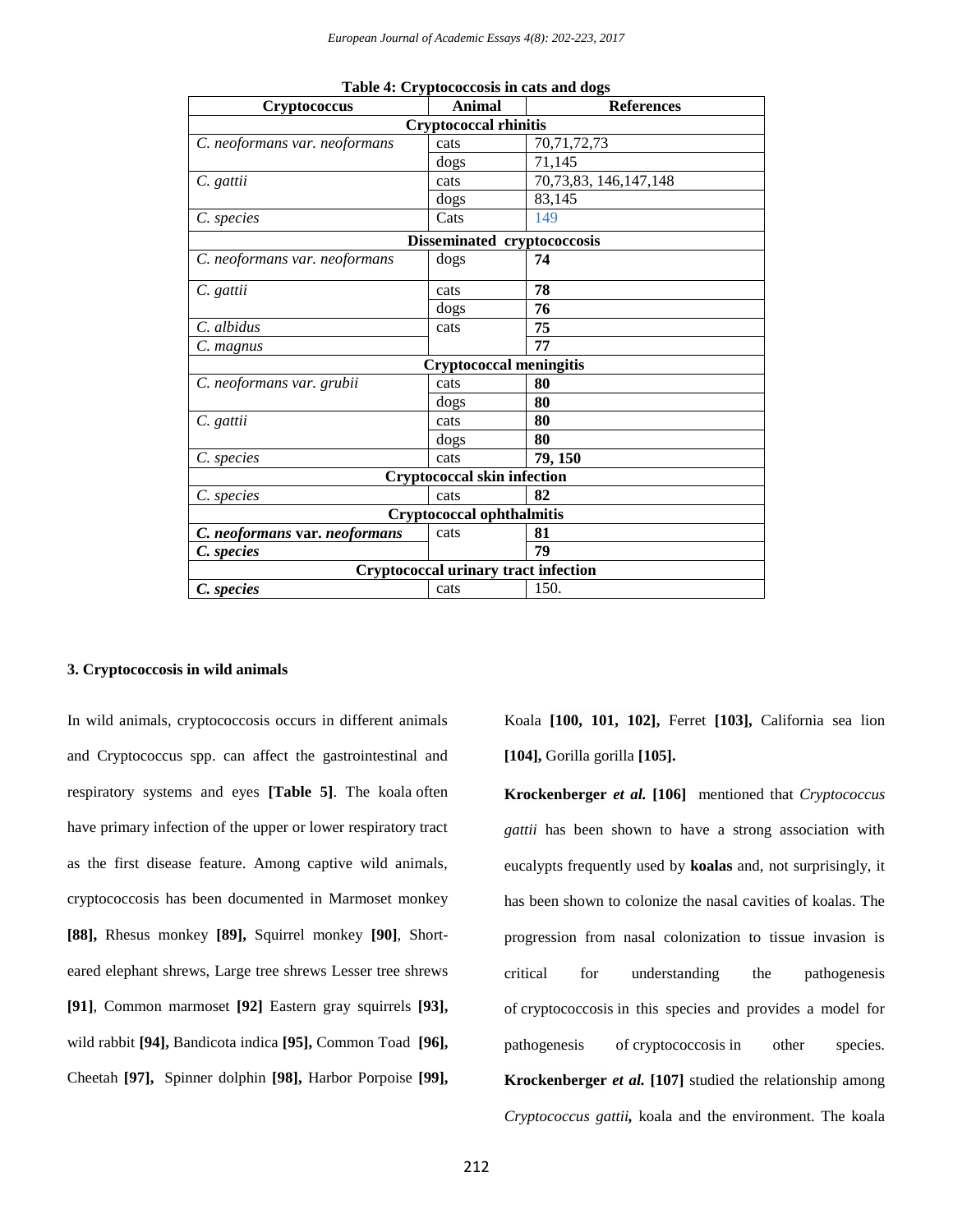was used as a natural biological sampler in an attempt to understand the dynamics of *Cryptococcus gattii* in Australian environments. Evidence of asymptomatic nasal and skin colonization for extended periods by large numbers of *Cryptococcus gattii* was obtained and geographical factors assessed. The key finding was the ability of koalas to amplify numbers of *Cryptococcus gattii* in certain environments. Koalas were not found to be obligatory for the survival of the organism in all environments. Geographical factors alone could not explain differing rates of nasal and skin colonization in koalas in different environments. A strong association between healthy koalas and *Cryptococcus gattii* was confirmed and *Cryptococcus gattii* was isolated from novel sources, including the turpentine gum tree (Syncarpia glomulifera), tallowwood (Eucalyptus microcorys) and flooded gum (E. grandis).

| Cryptococcus species | <b>Animals</b>   | <b>References</b> |
|----------------------|------------------|-------------------|
| C. neoformans        | Koalas           | 102,151           |
| var. neoformans      | monkeys          | 89                |
|                      | <b>Shrews</b>    | 91                |
|                      | common toad      | 96                |
| C. neoformans        | Ferrets          | 80,106            |
| var grubii           | bandicoot        | 95                |
|                      | Gorilla          | 105               |
| C. gattii            | Cheetah          | 97,152,155        |
|                      | Koalas           | 101,106,107,154   |
|                      | Ferrets          | 80,103,106        |
|                      | Dolphins         | 156,157           |
|                      | Porpoises        | 99,158            |
| C. albidus           | Sea lion         | 104               |
| C. yokohamensis      | Koalas           | 100               |
| C. species           | Ferrets          | 103               |
|                      | Monkeys          | 88,90             |
|                      | Koalas           | 153               |
|                      | <b>Marmosets</b> | 92                |

| Table 5. Cryptococcosis in wild animals |  |  |
|-----------------------------------------|--|--|
|                                         |  |  |

#### **4. Cryptococcosis in birds**

*Cryptococcus neoformans* is known to inhabit natural environments such as soil and grows in bird excreta, especially that of pigeons **[108, 109, 110].** Infections in birds are rare. *C. neoformans* has been isolated from the faeces of canaries (26%), carrier pigeons (18%), budgerigars (2%) and psittacine birds (1%), apart from domestic poultry **[111, 112].** Cryptococcus species have been reported to be

associated with the trachea of fowls, isolated from broilers of a poultry-processing plant **[113]**.

*Cryptococcus laurentii* was reported to be associated with feather loss in a glossy starling (Lamprotornis chalybaeus). The bird exhibited patchy feather loss, especially around the back and beak area, and greyish crusts sticking quite firmly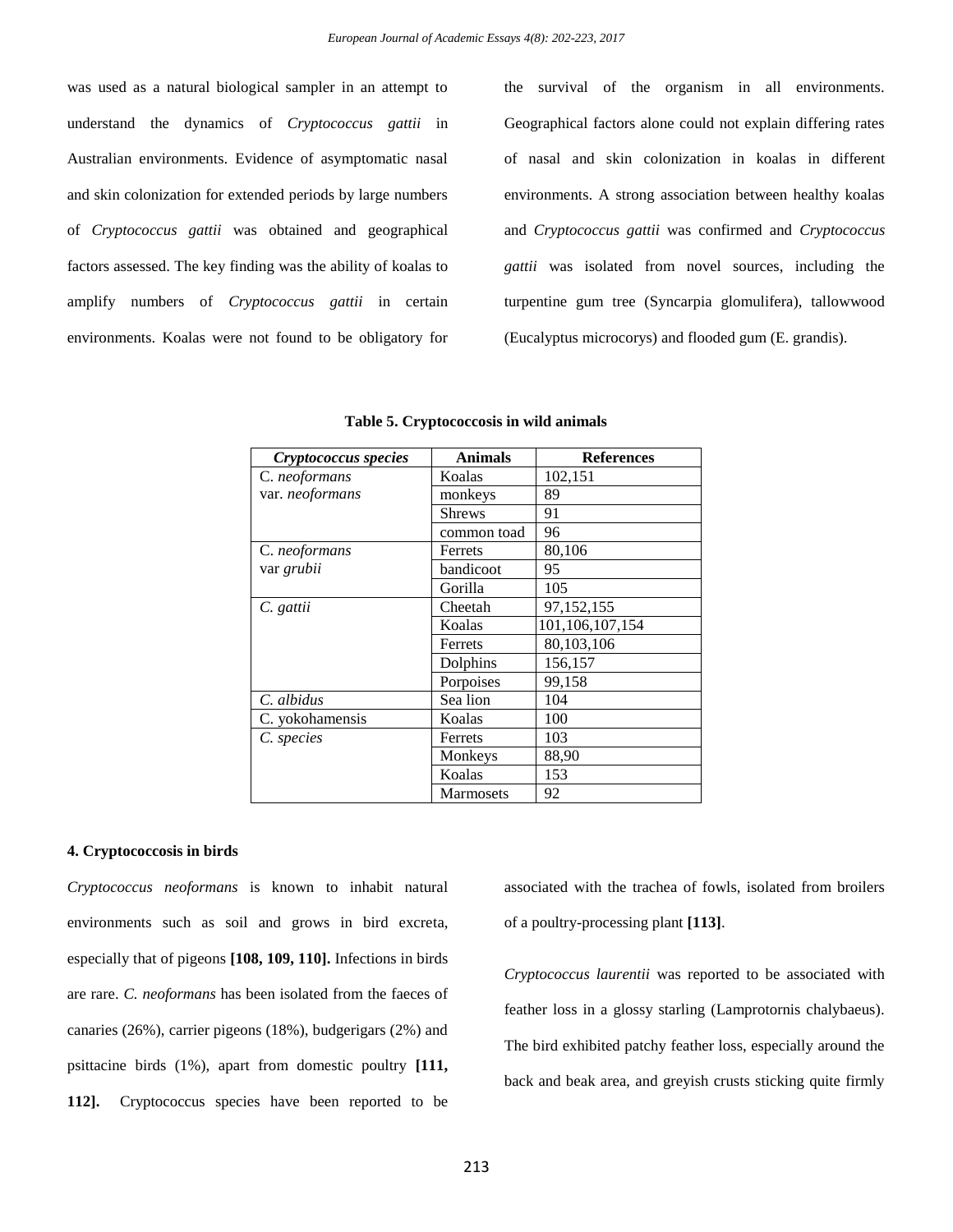to the underlying skin. The feathers had a greasy appearance and disseminated a musty odour.

**Malik** *et al.* **[114]** analyzed clinical and laboratory findings in 15 unreported cases of avian cryptococcosis from Australia contrasted with 11 cases recorded in the literature. Cryptococcus species produced localized invasive disease of the upper respiratory tract of captive parrots living in Australia. This resulted in signs referable to mycotic rhinitis or to involvement of structures contiguous with the nasal cavity, such as the beak, sinuses, choana, retrobulbar space and palate. Cryptococcus appeared to behave as a primary pathogen of immunocompetent hosts. One tissue specimen was available from an Australian racing pigeon with minimally invasive subcutaneous disease; immunohistology demonstrated a Cryptococcus infection, presumably subsequent to traumatic inoculation of yeast cells into the subcutis.

*Cryptococcus neoformans var. grubii* was isolated from a tissue specimen from an Australian racing pigeon with minimally invasive subcutaneous disease; and was demonstrated immunohistologically in the subcutis tissues

#### **[114]**.

*Cryptococcus gattii* produced localized invasive disease of the upper respiratory tract of captive parrots living in Australia. This resulted in signs referable to mycotic rhinitis or to involvement of structures contiguous with the nasal cavity, such as the beak, sinuses, choana, retrobulbar space and palate. Cryptococcus appeared to behave as a primary pathogen of immunocompetent hosts **[114].** *Cryptococcus gattii* was reported in a 14-yr-old female Pesquet's parrot (Psittrichas fulgidus) with lethargy and decreased ability to fly. Radiographs revealed an irregular osteolytic lesion isolated to the distal right humerus. Bone biopsy of the lesion, cytology, and histopathology were diagnostic for osteomyelitis with intralesional yeasts confirmed to be on fungal culture **[115].** Most of the studies on Cryptococcus in avian species are concerned with bird droppings as seen in **[Table 6].**

| Cryptococcus species      | References                                                          |
|---------------------------|---------------------------------------------------------------------|
| C. neoformans             | 6,7,8,11,110,159,160,161,162,163,164,165,166,167,168,169,170,171,17 |
| var neoformans            | 2, 173, 174, 175, 176                                               |
| C. neoformans var. grubii | 177, 178, 179, 180                                                  |
| Cryptococcus gattii       | 159, 170, 174                                                       |
| Cryptococcus laurentii    | 6, 162, 165, 166, 174, 181                                          |
| Cryptococcus luteolus     | 174                                                                 |
| Cryptococcus ater         | 174                                                                 |
| Cryptococcus species      | 182                                                                 |

**Table 6: Cryptococcus species isolated from avian droppings**

### **References**

1. Kwon-Chung K.J., T. Boekhout, J.W. Fell, M. Diaz. Proposal to conserve the

name *Cryptococcus gattii* against *C. hondurianus* and *C*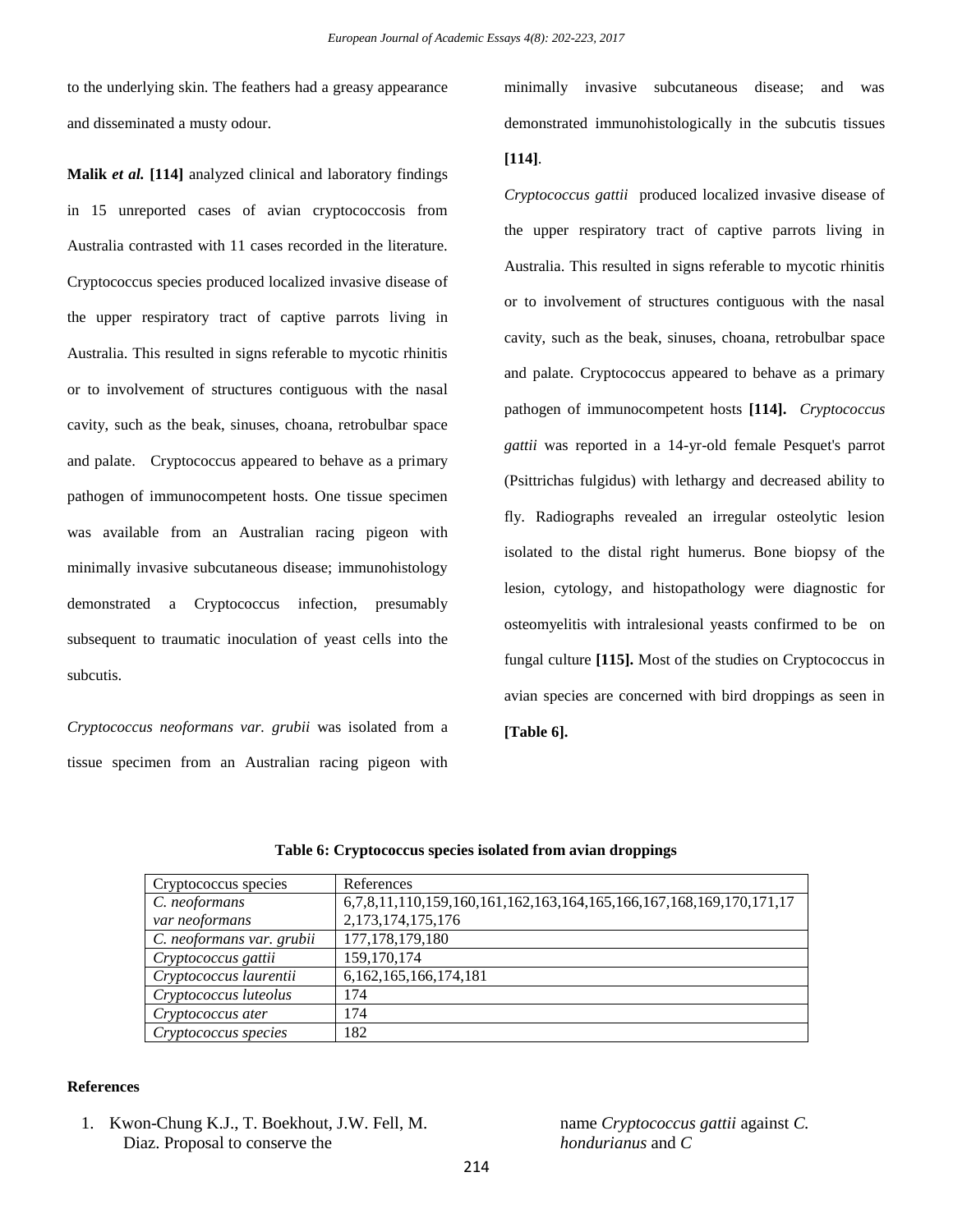*bacillisporus* (Basidiomycota, Hymenomycetes, Tremellomycetidae) Taxon, 51 (4) (2002), pp. 804–806

- 2. Kwon-Chung K.J., A. Varma. Do major species concepts support one, two or more species within *Cryptococcus neoformans*? FEMS Yeast Res., 6 (4) (2006), pp. 574–587
- 3. Franzot, S.P. I.F. Salkin, A. Casadevall. *Cryptococcus neoformans* var. *grubii*: separate varietal status for *Cryptococcus neoformans* serotype A isolatesJ. Clin. Microbiol., 37 (3) (1999), pp. 838–8407
- 4. Kwon-Chung K.J., T. Boekhout, B.L. Wickes, J.W. Fell. Systematics of the genus *Cryptococcus* and its type species *C. neoformans.* J. Heitman, T.R. Kozel, K.J. Kwon-Chung, J.R. Perfect, A. Casadevall (Eds.), Cryptococcus: From Human Pathogen to Model Yeast, ASM Press (2011), pp. 3–16 (Chapter 1)
- 5. Hagen,F., K. Khayhan, B. Theelen et al., "Recognition of seven species in the Cryptococcus gattii/Cryptococcus neoformans species complex," Fungal Genetics and Biology, vol. 78, pp. 16–48, 2015.
- 6. Refai M, Taha M, Selim SA, Elshabourii F, Yousseff HH (1983) Iolation of Cryptococcus neoformans, Candida albicans and other yeasts from pigeon droppings in Egypt. Sabouraudia 21: 163-165.
- 7. Abo El-Yazeed H, Ezz-Eldin N, Tawakkol W, El-Hariri M, Kotb M, et al. (2006) Isolation and identification of Cryptococcus neoformans from bird droppings, with special reference to newly formulated differential media based on development of brown colonies. J Egy Vet Med Assoc 66: 165-179.
- 8. Abou-Elmagd,Sh. Hosam Kotb, Khaled Abdalla and Mohamed Refai Prevalence of Candida albicans and Cryptococcus neoformans in Animals from Quena Governorate with Special Reference to RAPD-PCR Patterns] Journal of American Science 2011; 7(12): 20-31]. (ISSN: 1545-1003).
- 9. Saleh, H., Amgad A. Moawad, Mahmoud El-Hariri, Mohamed K. Refai (2011): Prevalence of Yeasts in Human, Animals and soil sample in El-Fayoum Governorate in Egypt. Int, J. Microbiol. 2 (3): 233-239, 2011
- 10. Refai, M. K., M El-Hariri, [R Alarousy](https://scholar.google.com.eg/citations?user=Pi5p9nwAAAAJ&hl=en&oi=sra) Monograph on Cryptococcus and cryptococcosis., 2014 <http://scholar.cu.edu.eg/?q=hanem/book/>
- 11. El-Hariri M, D. Hamza, R. Elhelw, and M. Refai, "Lovebirds and cockatiels risk reservoir of Cryptococcus neoformans, a potential hazard to human health," Journal of Veterinary Science & Medical Diagnosis, vol. 4, no. 4, 2015.
- 12. El-Hariri M, Dalia Hamza, Rehab Elhelw, and Mohamed Refai, "Eucalyptus Tree: A Potential Source of Cryptococcus neoformans in Egyptian Environment," International Journal of Microbiology, vol. 2016, Article ID 4080725, 5 pages, 2016. doi:10.1155/2016/4080725
- 13. Klein E (1901) Cité by Loftsgard G, Lindquist K (1960) Bovine mycotic mastitis. Acta. Vet. Scand 1: 201-220.
- 14. Carter S. H and Young J. L (1950): Note on the isolation of Cryptococcus neoformans from a sample of milk. J. Path. Bacteriol. 62: 271-273.
- 15. Stuart, P. An outbreak of bovine mastitis from which yeasts were isolated and attempts to reproduce the condition experimentally. Vet. Rec. 63: 314. 1951.
- 16. Emmons, C. W.: Cryptococcus neojormans strains from a severe outbreak of bovine mastitis. Mycopath. et mycol. appl., 6: 231- 234, 1952
- 17. Hulse, E. C. An outbreak of mastitis in cattle caused by yeasts and the experimental reproduction of the condition. Vet. Rec. 64: 210-211. 1952.
- 18. Pounden,W.D., Amberson J.M. and Jaegeer R.F. 1952. A severe mastitis problem associated with C. neoformans in a Large Dairy Herd. Amer. J. Vet. Res. 13 :121–128.
- 19. Abd El-Ghany, M,. M. T. El-Sherif and S. Abd El-Hamid (1978). Prevalence of mycotic mastitis among sheep and goats in Egypt. J. Egypt. Vet. Med. Ass. 38, 2, 85-90.
- 20. Rahman, H., Patgiri, G.P., Boro, B.R..,1983. Isolation of Cryptococcus neoformans from a case of mastitis in a buffalo (Bubalus bubalis). Veterinary Record, 112, 16.
- 21. Moawad, A. Studies on yeasts isolated from milk and faeces of cattle. M.S., Faculty of Veterinary Medicine, Cairo University, Cairo 1991.
- 22. Hassan, A. Atef; Rashid, M.A. Noha H. Oraby S. El-Araby Kammal and M.M., Minshawy Using of molecular biology techniques for detection of *Cryptococcus neoformans* in dairy cow with references to its control by nanoparticles of iron oxides (Fe<sub>2</sub>O<sub>3</sub>). Egypt. J. Appl. Sci. 28, 433-448 (2013)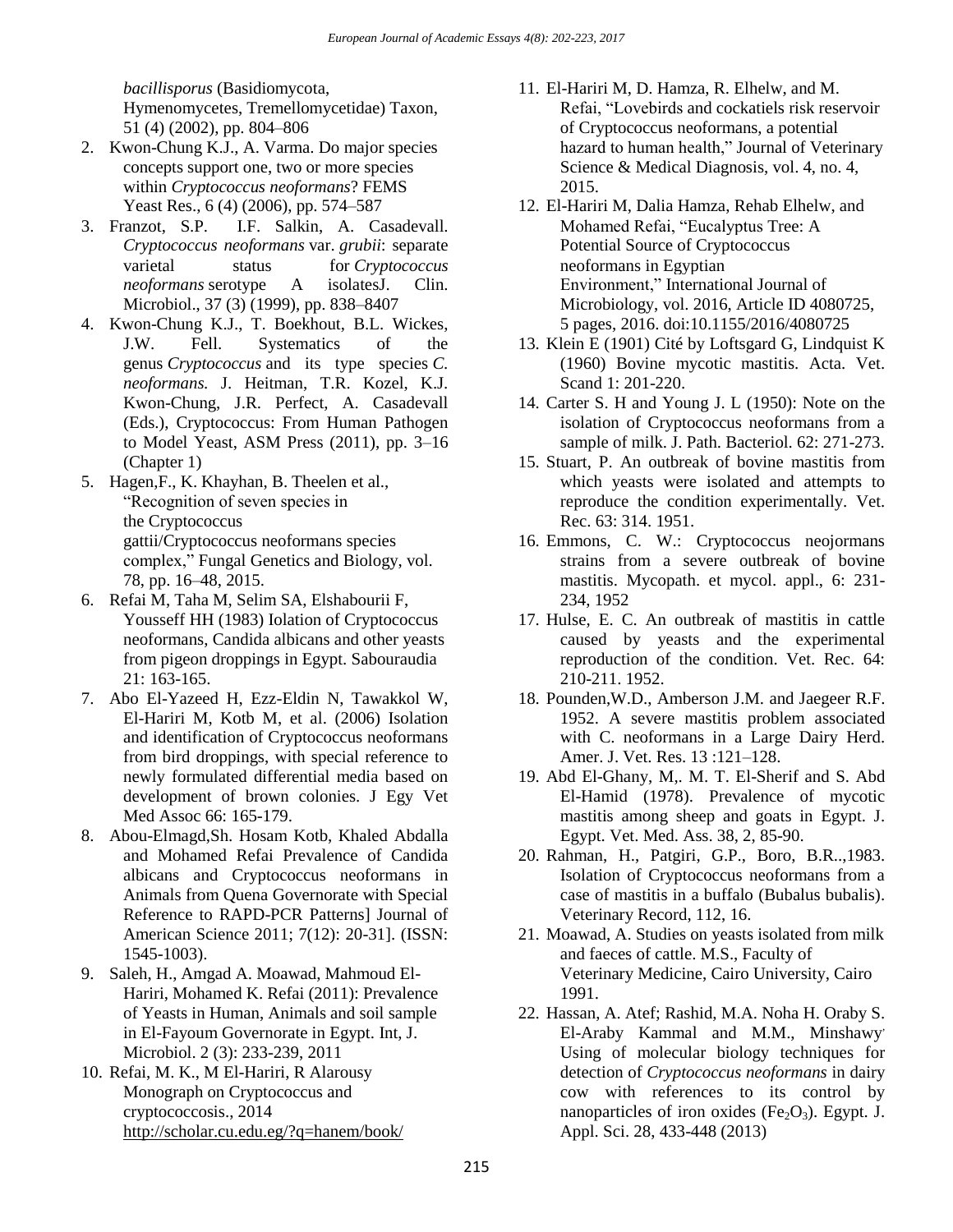- 23. Simon, J., R.E. Nichols and E.V. Morse. 1953. An Outbreak of bovine cryptococcosis. Jour. A.V.M.A. :31–35.
- 24. Galli, G. Observations on studies on mastitis caused by Cryptococcus albidins. Vet. ital. 16: 238- 247. 1965.
- 25. Monga, D.P. and Kalra (1971). Prevalence of mycotic mastitis among animals in Hariana. Indian. J. Anim. Sci. 41 (9): 813-816.
- 26. Sipka, M.; Petrović, D., 1975: High incidence of mycotic mastitis in cattle. Zentralblatt für Veterinarmedizin. Reihe B. Journal of Veterinary Medicine. Series B 22(5): 353-361
- 27. Rippon, J. W. 1982. Medical mycology. The pathogenic fungi and the pathogenic actinomycetes, 2nd ed. Saunders, Philadelphia, p. 532-558.
- 28. El-Far, F., Hammad, H. and Refai, M. : Cryptococcus neoformans as a cause of bovine mastitis in Egypt. J. Egypt. Vet. Med. Ass. 47, 303-208 (1987)
- 29. Saleh, H.A.E. (2005): Mycological studies on Cr. neoformans and other yeasts isolated from clinical cases and environment. M.V.Sc.thesis,Department of Microbiology, Faculty of Veterinary Medicine, Cairo University.
- 30. Jand, S.K. and Dhillon, J.S. (1975). Mastitis caused by fungi. Indian. Vet. J. 52 (2): 125- 128.
- 31. Pal, M. and. Mehrotra B.S, 1983. *Cryptococcal mastitis* in dairy animals. Mykosen, 26: 615- 616.
- 32. Costa EO, Gandra CR, Pires MF, Coutinho SD, Castilho W, Teixeira CM. Survey of bovine mycotic mastitis in dairy herds in the state of Sao Paulo, Brazil. Mycopathologia 1993; 124: 13–17.
- 33. Klimaite, J. et al. Etiology yeasts and other microorganisms of subclinical mastitis in cows. Veterinarija ir Zootechnika, v.23, p.5-9, 2003.
- 34. Türkyılmaz, S. and Kaynarca, S., 2010. The slime production by yeasts isolated from subclinical mastitic cows. Acta Veterinaria Brno, 79, 581–586.
- 35. Wawron,W. Mariola Bochniarz, and Tomasz Piech. Yeast Mastitis In Dairy Cows In The Middle-Eastern Part Of Poland. Bull Vet Inst Pulawy 54, 201-204, 2010 [Wikse, S. E.;](https://www.cabdirect.org/cabdirect/search/?q=au%3a%22Wikse%2c+S.+E.%22) [Fox,](https://www.cabdirect.org/cabdirect/search/?q=au%3a%22Fox%2c+J.+G.%22)  [J. G.;](https://www.cabdirect.org/cabdirect/search/?q=au%3a%22Fox%2c+J.+G.%22) [Kovatch, R. M.](https://www.cabdirect.org/cabdirect/search/?q=au%3a%22Kovatch%2c+R.+M.%22) Candidiasis in simian primates. [Laboratory Animal Care](https://www.cabdirect.org/cabdirect/search/?q=do%3a%22Laboratory+Animal+Care%22) 1970 Vol.20 pp.957-963
- 36. [Fadda ME,](https://www.ncbi.nlm.nih.gov/pubmed/?term=Fadda%20ME%5BAuthor%5D&cauthor=true&cauthor_uid=24119798) [Pisano MB,](https://www.ncbi.nlm.nih.gov/pubmed/?term=Pisano%20MB%5BAuthor%5D&cauthor=true&cauthor_uid=24119798) [Scaccabarozzi L,](https://www.ncbi.nlm.nih.gov/pubmed/?term=Scaccabarozzi%20L%5BAuthor%5D&cauthor=true&cauthor_uid=24119798) [Mossa](https://www.ncbi.nlm.nih.gov/pubmed/?term=Mossa%20V%5BAuthor%5D&cauthor=true&cauthor_uid=24119798)  [V,](https://www.ncbi.nlm.nih.gov/pubmed/?term=Mossa%20V%5BAuthor%5D&cauthor=true&cauthor_uid=24119798) [Deplano M,](https://www.ncbi.nlm.nih.gov/pubmed/?term=Deplano%20M%5BAuthor%5D&cauthor=true&cauthor_uid=24119798) [Moroni P,](https://www.ncbi.nlm.nih.gov/pubmed/?term=Moroni%20P%5BAuthor%5D&cauthor=true&cauthor_uid=24119798) [Liciardi](https://www.ncbi.nlm.nih.gov/pubmed/?term=Liciardi%20M%5BAuthor%5D&cauthor=true&cauthor_uid=24119798)  [M,](https://www.ncbi.nlm.nih.gov/pubmed/?term=Liciardi%20M%5BAuthor%5D&cauthor=true&cauthor_uid=24119798) [Cosentino S.](https://www.ncbi.nlm.nih.gov/pubmed/?term=Cosentino%20S%5BAuthor%5D&cauthor=true&cauthor_uid=24119798) Use of PCR-restriction fragment length polymorphism analysis for identification of yeast species isolated from bovine intramammary infection. [J. Dairy](https://www.ncbi.nlm.nih.gov/pubmed/24119798)  [Sci.](https://www.ncbi.nlm.nih.gov/pubmed/24119798) 2013;96(12):7692-7.
- 37. Zhou, Y., Ren, Y., Fan, C. et al. Survey of mycotic mastitis in dairy cows from Heilongjiang Province, China. Trop Anim Health Prod (2013) 45: 1709.
- 38. Akodouch, L., Aissi, M., Zenia, S., Saadi, A. 2014. Importance of Yeasts in the Mammary Infection of the Cattle in the Region of Sidi MÂ'Hamed Ben Ali, Wilaya of Relizane, Algeria. J. Vet. Sci. Technol. 5: 2-7.
- 39. Pal M., 2007.Veterinary and Medical Mycology,.1stEd.Indian Council of Agricultural Research, New Delhi, India
- 40. Riet-Correa F, Krockenberger M, Dantas AF and Oliveira DM. 2011. Bovine cryptococcal meningoencephalitis. J Viet Diagn Invest 23: 1056-1060.
- 41. Akange EN, Kwanashie CN, Bisalla M, Useh NM and Ngbede EO (2013) Evidence of Cryptococcosis in cattle in Zaria Kaduna state, Nigeria, Vet World 6(2): 64-67. doi: 10.5455/vetworld.2013.64-67
- 42. Zoppa AL, Crispim R, Sinhorini IL, Benites NR, Silva LC, Baccarin RY. Nasal obstruction caused by fungal granuloma in a horse: case report. Arq Bras Med Vet Zootec 2008;60:315- 21.
- 43. Ryan MJ, Wyand DS. Cryptococcus as a cause of neonatal pneumonia and abortion in two horses. Vet Pathol 1981;18:270-2.
- 44. Kommers GD, Souza TM, Souto MA, La Corte FD, Barros CS. Granulomatous cryptococcal pneumonia in a horse. Cienc Rural 2005;35:938-40.
- 45. Del Fava, Claudia, Flávia L. Levy, Eloisa M. Scannapieco, Maria do Carmo C.S.H. Lara, Eliana M.C. Villalobos, Alessandra F.C. Nassar, Mariana S. Cunha, Elenice Cunha. Cryptococcal Pneumonia and Meningitis in a Horse. Journal of Equine Veterinary Science 31 (2011) 693-695
- 46. Blanchard PC, Filkins M. Cryptococcal pneumonia and abortion in an equine fetus. J Am Vet Med Assoc. 1992 Nov 15;201(10):1591-2.
- 47. Riley CB , Bolton JR, Mills JN, Thomas JB. Cryptococcosis in seven horses. Aust Vet J. 1992 Jun;69(6):135-9.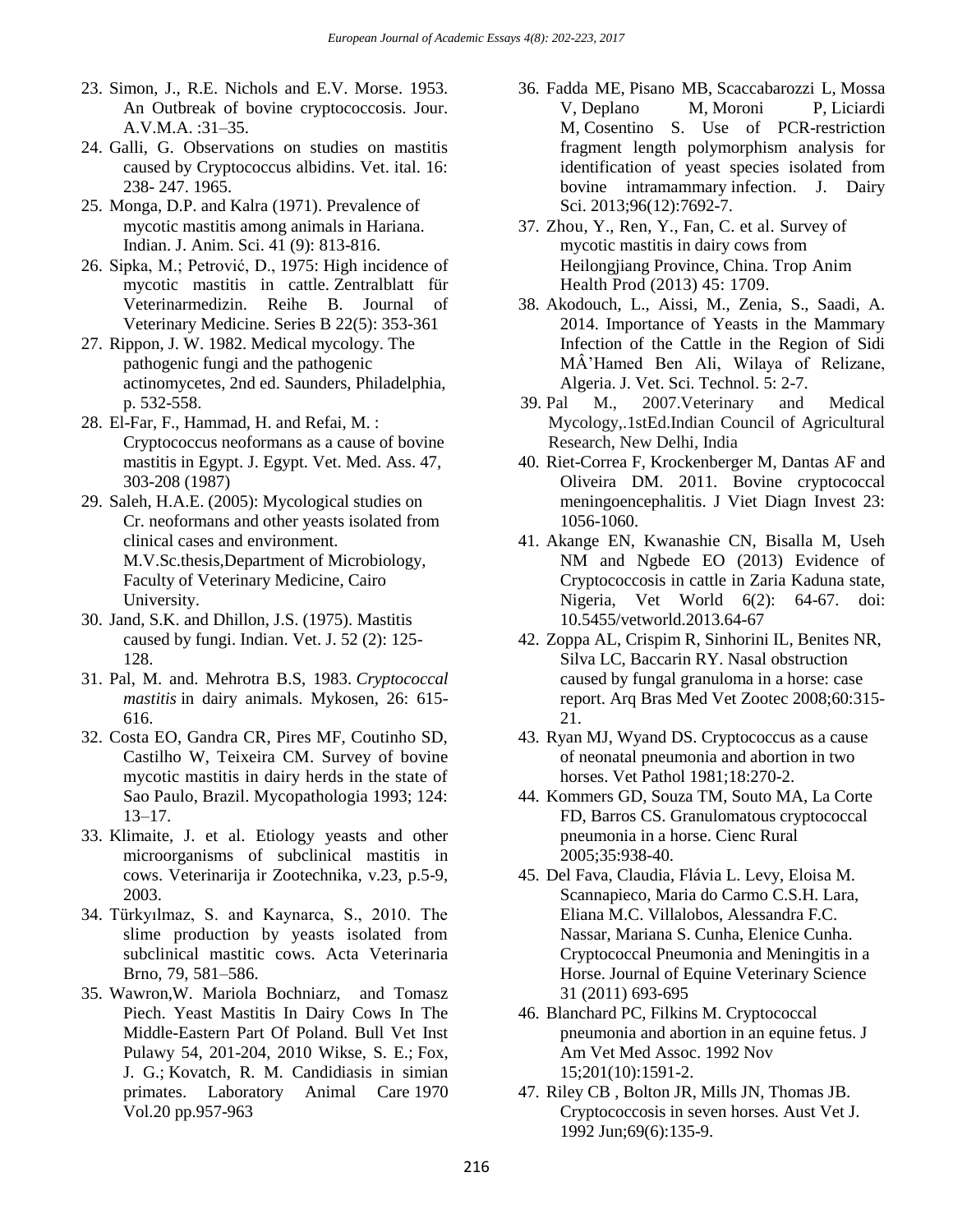- 48. Begg LM, Hughes KJ, Kessell A, Krockenberger MB, Wigney DI, Malik R. Successful treatment of cryptococcal pneumonia in a pony mare. Aust Vet J 2004;82:686-92.
- 49. Banton, M.P.; Mcknight, I.: Cryptococcal meningitis of a horse. Aust Vet J 48:534, 1972
- 50. Barklay WP, deLahunta A: Cryptococcal meningitis in a horse. J Am Vet Med Assoc 174: 1236, 1974
- 51. Steckel RR, Adams SB, Long GG, Rebar AH: Antemortem diagnosis and treatment of cryptococcoal meningitis in a horse. J Am Vet Med Assoc 180:1085, 1982
- 52. Teuscher E, Vrins A, Lemaire T. A vestibular syndrome associated with *Cryptococcus neoformans* in a horse. *Zentbl Vet*1984;31:132–139.
- 53. Welsh R, Stair E. Cryptococcal meningitis in a horse. J Equine Vet Sci 1995;15:80–82.
- 54. Hart, K.A. , M.J.B.F. Flaminio, B.E. LeRoy, C.O. Williams, U.M. Dietrich, and M.H. Barton. Successful Resolution of Cryptococcal Meningitis and Optic Neuritis in an Adult Horse with Oral Fluconazole. Journal of Veterinary Internal MedicineVolume 22, Issue 6, Article first published online: 24 SEP 2008  $\setminus$
- 55. Cho, D.-Y. , L. W. Pace, And R. E. Beadle Cerebral Cryptococcosis in a Horse. Vet. Pathol. 23:207-209 (1 986)
- 56. Lenard ZM , Lester NV, O'hara AJ, Hopper BJ, Lester GD. . Disseminated cryptococcosis including osteomyelitis in a horse. Aust Vet J. 2007 Jan-Feb;85(1-2):51-5
- 57. Ramadan, R.O.Fayed, A.A.El-Hassan, A.M. Cryptococcosis in a camel (Camelus dromedarius) [1989]
- 58. Griner LA. Order Columbiformes. In: Griner LA (Ed.). Pathology of Zoo Animals. Zoological Society of San Diego, 1983, 205-214.
- 59. Goodchild LM, Dart AJ, Collins MB, Dart CM, Hodgson JL, Hodgson DR. Cryptococcal meningitis in an alpaca. Aust Vet J. 1996;74:428–430.
- 60. Aboellail*,*T*.*(2012) Tracking spread of Cryptococcus gattii into Colorado camelids.http://csucvmbs.colostate.edu/vdl/Pages/cryptococcusgattii-colorado-camelids.aspx
- 61. Bildfell RJ, Long P, Sonn R. Cryptococcosis in a llama (*Lama glama*) J Vet Diagn Invest. 2002;14:337–339.
- 62. Singh M, Gupta PP, Rana JS, Jand SK. Clinicopathological studies on experimental

cryptococcal mastitis in goats. Mycopathologia. 1994 Jun;126(3):147-55.

- 63. Baro T, Torres-Rodríguez JM, De Mendoza M, Morera Y, Alía C: First identification of autochthonous Cryptococcus neoformans var. gattii isolated from goats with predominantly severe pulmonary disease in Spain. J Clin Microbiol 1998, 36:458–461.
- 64. Torres-Rodríguez,J. M., Miguel Hermoso de Mendoza, Eidi Alvarado-Ramírez& Gemma Segura-Roca. Cryptococcosis by Cryptococcus gattii in immunocompetent goats in Spain and review of the literature. Acta Scientiae Veterinariae. 34(3): 245-253, 2006.
- 65. Gutiérrez M, García Marin JF: Cryptococcus neoformans and Mycobacterium bovis causing granulomatous pneumonia in a goat. Vet Pathol 1999, 36:445–448.
- 66. Luvizotto MCR, Carreira VS, Ferrari HF, Ribeiro D, Vallim MA, Azevedo V et al . Brain and lung cryptococcoma and concurrent corynebacterium pseudotuberculosis infection in a goat: a case report. J. Venom. Anim. Toxins incl. Trop. Dis [Internet]. 2009 ; 15( 3 ): 553-561.
- 67. Stilwell G, Pissarra H. Cryptococcal meningitis in a goat—a case report. BMC Vet Res 2014;10:84.
- 68. Maestrale C, Masia M, Pintus D, Lollai S, Kozel TR, Gates-Hollingsworth MA, Cancedda MG, Cabras P, Pirino S, D'Ascenzo V, Ligios C. Genetic and pathological characteristics of Cryptococcus gattii and Cryptococcus neoformans var. neoformans from meningoencephalitis in autochthonous goats and mouflons, Sardinia, Italy. Vet Microbiol. 2015 Jun 12;177(3-4):409-13.
- 69. Da Silva EC, Guerra JM, Torres LN, Lacerda AM, Gomes RG, Rodrigues DM, Réssio RA, Melville PA, Martin CC, Benesi FJ, de Sá LR, Cogliati B. Cryptococcus gattii molecular type VGII infection associated with lung disease in a goat. BMC Vet Res. 2017 Feb 7;13(1):41.
- 70. Malik R, Dill‐Macky E, Martin P, Wigney DI, Muir DB, Love DN. Cryptococcosis in dogs: a retrospective study of 20 consecutive cases. J Med Vet Mycol. 1995;33:291–297.
- 71. Malik R , Wigney DI, Muir DB, Love DN. Asymptomatic carriage of Cryptococcus neoformans in the nasal cavity of dogs and cats. J Med Vet Mycol. 1997 Jan-Feb;35(1):27-31.
- 72. Barrs, V., Martin, P., Nicoll, R., Beatty, J. And Malik, R. (2000), Pulmonary cryptococcosis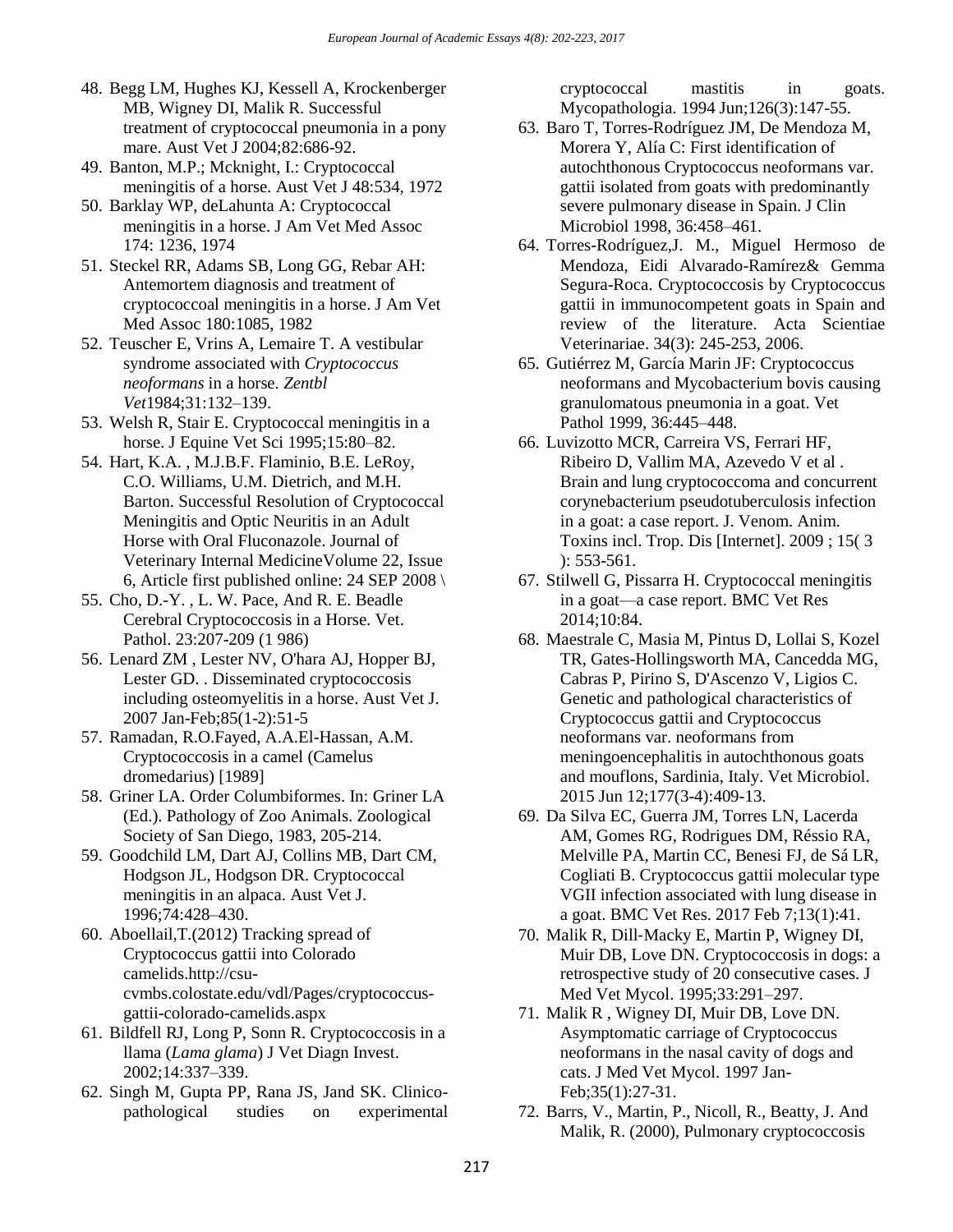and *Capillaria aerophila* infection in an FIVpositive cat. Australian Veterinary Journal, 78: 154–158.

- 73. Beatty , J A , V R Barrs, G R Swinney, P A Martin, R Malik . Peripheral Vestibular Disease Associated with Cryptococcosis in Three Cats. Journal of Feline Medicine & SurgeryVolume 2, Issue 1, March 2000, Pages 29–34
- 74. Honsho, C.S., Mine, S.Y., Oriá, A.P., Benato, N., Camacho, A.A., Alessi, A.C., & Laus, J.L.. (2003). Generalized systemic cryptococcosis in a dog after immunosuppressive corticotherapy. *Arquivo Brasileiro de Medicina Veterinária e Zootecnia*, *55*(2), 155-159.
- 75. Kano R , Kitagawat M, Oota S, Oosumi T, Murakami Y, Tokuriki M, Hasegawa A. First case of feline systemic Cryptococcus albidus infection. Med Mycol. 2008 Feb;46(1):75-7.
- 76. Byrnes EJ, Bildfell RJ, Frank SA, Mitchell TG, Marr KA, Heitman J (2009) Molecular evidence that the range of the Vancouver Island outbreak of Cryptococcus gattii infection has expanded into the Pacific Northwest in the United States. J Infect Dis 199:1081–1086
- 77. Poth T , Seibold M, Werckenthin C, Hermanns W. First report of a Cryptococcus magnus infection in a cat. Med Mycol. 2010 Nov;48(7):1000-4. doi: 10.3109/13693786.2010.489584
- 78. [Meng](https://www.hindawi.com/85439316/) H C, [Lu](https://www.hindawi.com/98173456/) C H, [Wang](https://www.hindawi.com/68157298/) H C, [Chen](https://www.hindawi.com/92937145/) H L, [Tsai](https://www.hindawi.com/95712039/) N W, [Li](https://www.hindawi.com/90269086/) S H, [Hsu](https://www.hindawi.com/89013414/) N W, [Lin](https://www.hindawi.com/78202194/) W M, [Kung](https://www.hindawi.com/73494316/) C T and [LinW](https://www.hindawi.com/68023932/) C 2015: Long-Term Neuropsychological Sequelae in HIV-Seronegative Cryptococcal Meningoencephalitis Patients with and without Ventriculoperitoneal Shunts: A Cine MRI Study. Behavioural Neurology. 2015: 1-10. <http://dx.doi.org/10.1155/2015/356476>
- 79. Gerds-Grogan S , Dayrell-Hart B. Feline cryptococcosis: a retrospective evaluation.Journal of the American Animal Hospital Association [1997, 33(2):118-122]
- 80. Lester , S. J. , Natalie J. Kowalewich, Karen H. Bartlett, Mark B. Krockenberger, Theyne M. Fairfax, Richard Malik, Clinicopathologic features of an unusual outbreak of cryptococcosis in dogs, cats, ferrets, and a bird: 38 cases (January to July 2003). *J Am Vet Med Assoc* 2004;225:1716–1722 .
- 81. Pimenta , Paulo, Sofia Alves-Pimenta, João Barros, Maria J Pereira, Luís Maltez, A Paula Maduro, Luís Cardoso,and Ana C Coelho.

Blepharitis due to *Cryptococcus neoformans* in a cat from northern PortugalJournal of Feline Medicine and Surgery Open Reports July-December 2015 1:2055116915593963, first published on July 6, 2015 doi:10.1177/2055116915593963

- 82. Medleau L, Hall EJ, Goldschmidt MH, Irby N. Cutaneous cryptococcosis in three cats. J Am Vet Med Assoc. 1985 Jul 15;187(2):169-70.
- 83. Duncan C , Stephen C, Lester S, Bartlett KH. Follow-up study of dogs and cats with asymptomatic Cryptococcus gattii infection or nasal colonization. Med Mycol. 2005 Nov;43(7):663-6.
- 84. McGill S , Malik R, Saul N, Beetson S, Secombe C, Robertson I, Irwin P. Cryptococcosis in domestic animals in Western Australia: a retrospective study from 1995-2006. Med Mycol. 2009;47(6):625-39. doi: 10.1080/13693780802512519.
- 85. Trivedi SR , Malik R, Meyer W, Sykes JE. Feline cryptococcosis: impact of current research on clinical management. J Feline Med Surg. 2011 Mar;13(3):163-72.
- 86. Pennisi MG , Hartmann K, Lloret A, Ferrer L, Addie D, Belák S, Boucraut-Baralon C, Egberink H, Frymus T, Gruffydd-Jones T, Hosie MJ, Lutz H, Marsilio F, Möstl K, Radford AD, Thiry E, Truyen U, Horzinek MC. Cryptococcosis in cats: ABCD guidelines on prevention and management.J Feline Med Surg. 2013 Jul;15(7):611-8. doi: 10.1177/1098612X13489224.
- 87. Danesi P , Furnari C , Granato A , Schivo A , Otranto D , Capelli G , Cafarchia C, Molecular identity and prevalence of Cryptococcus spp. nasal carriage in asymptomatic feral cats in Italy. Med Mycol. 2014 Oct;52(7):667-73.
- 88. Takoms J, Eltonn W: Spontaneous cryptococcosis of marmoset monkeys in Panama. AMA Arch Pathol55:403-407, 1953.
- 89. Pal M, Dubey GD, Mehrotra BS. Pulmonary cryptococcosis in a rhesus monkey (Macca mulatta ). Mykosen 1984; 27: 309\_ 312.
- 90. Roussilhon C, Postal JM, Ravisse P. Spontaneous cryptococcosis of a squirrel monkey (*Saimiri sciureus*) in French Guyana. J Med Primatol. 1987;16:39–47.
- 91. Tell, L. A., Nichols, D. K., Fleming, P. & Bush, M. 1997. Cryptococcosis in tree shrews (Tupaia tana and Tupaia minor) and elephant shrews (Macroscelides proboscideus). Journal of Zoo and Wildlife Medicine, 28, 175-181.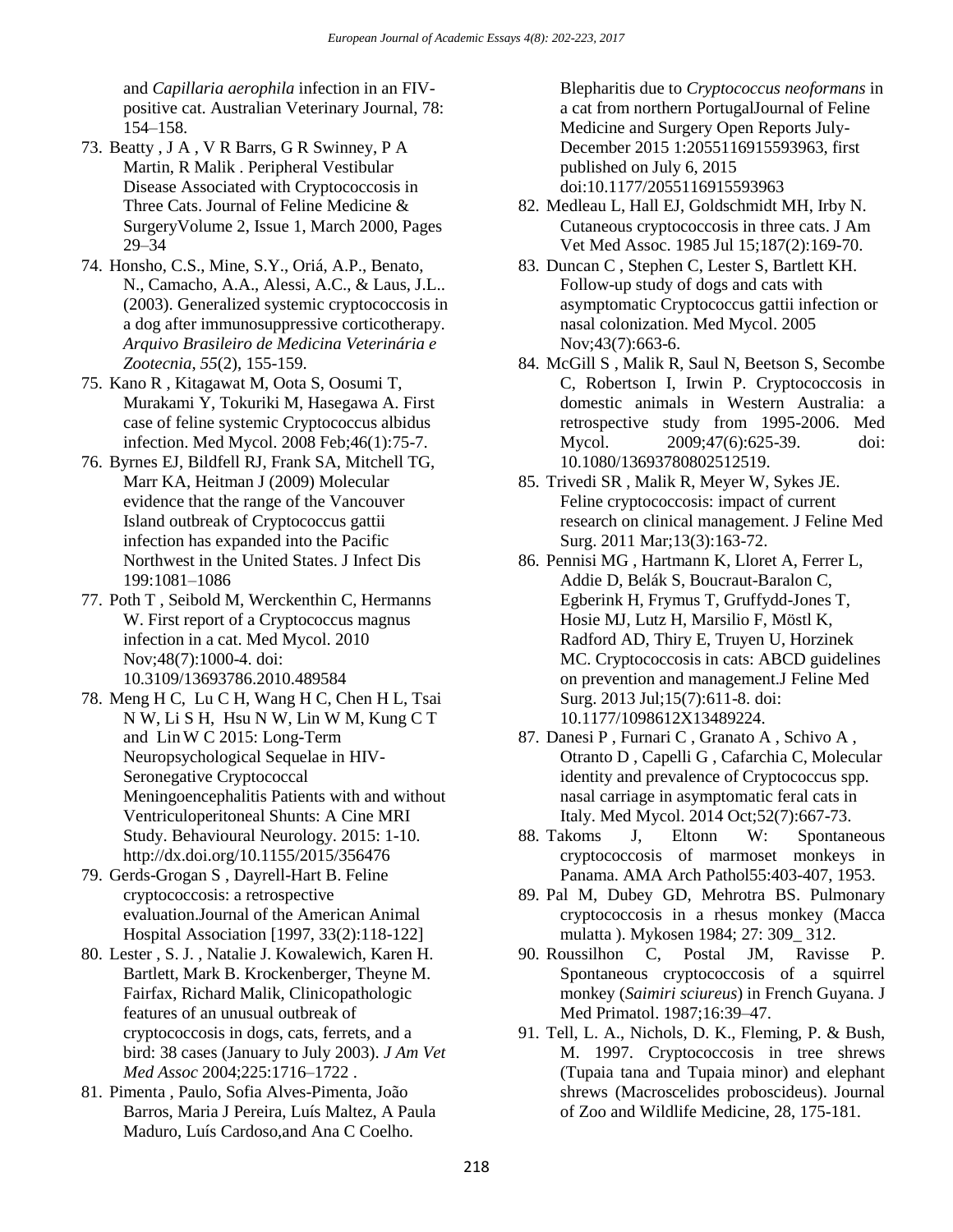- 92. Juan‐Salles C, Marco A, Domingo M. Intestinal cryptococco‐sis in a common marmoset (*Callithrix jacchus*) J Med Primatol. 1998;27:298–302
- 93. Duncan CG, Stephen C, Campbell J. Evaluation of risk factors for Cryptococcus gattii infection in dogs and cats. J Am Vet Med Assoc. 2006 Feb 1;228(3):377-82.
- 94. Shin Kee-Sun, Hee-Mock Oh, Yong-Ha Park, Kang Hyun Lee, Haryoung Poo, Gi-Seok Kwon and O-Yu Kwon. Cryptococcus mujuensis sp. nov. and Cryptococcus cuniculi sp. nov., basidiomycetous yeasts isolated from wild rabbit faeces. [Int J Syst Evol](https://www.ncbi.nlm.nih.gov/pubmed/16957128)  [Microbiol.](https://www.ncbi.nlm.nih.gov/pubmed/16957128) 2006 Sep;56(Pt 9):2241-4.
- 95. [Singh SM,](https://www.ncbi.nlm.nih.gov/pubmed/?term=Singh%20SM%5BAuthor%5D&cauthor=true&cauthor_uid=17325950) [Naidu J,](https://www.ncbi.nlm.nih.gov/pubmed/?term=Naidu%20J%5BAuthor%5D&cauthor=true&cauthor_uid=17325950) [Sharma A,](https://www.ncbi.nlm.nih.gov/pubmed/?term=Sharma%20A%5BAuthor%5D&cauthor=true&cauthor_uid=17325950) [Nawange](https://www.ncbi.nlm.nih.gov/pubmed/?term=Nawange%20SR%5BAuthor%5D&cauthor=true&cauthor_uid=17325950)  [SR,](https://www.ncbi.nlm.nih.gov/pubmed/?term=Nawange%20SR%5BAuthor%5D&cauthor=true&cauthor_uid=17325950) [Singh K.](https://www.ncbi.nlm.nih.gov/pubmed/?term=Singh%20K%5BAuthor%5D&cauthor=true&cauthor_uid=17325950) First case of cryptococcosis in a new species of bandicoot (Bandicota indica) caused by Cryptococcus neoformans var. grubii. [Med Mycol.](https://www.ncbi.nlm.nih.gov/pubmed/17325950) 2007 Feb;45(1):89-93.
- 96. Seixas, Fernanda, Maria da Luz Martins, Maria de Lurdes Pinto, Paulo Jorge Travassos, Manuela Miranda, and Maria dos Anjos Pires. A Case of Pulmonary Cryptococcosis in a Free-living Toad (Bufo bufo). Journal of Wildlife Diseases, 44(2):460-463
- 97. Polo-Leal, J. L., T. Boekhout,2C. H. Klaassen4 and J. F. Meis. Reactivation of a Cryptococcus gattii infection in a cheetah (Acinonyx jubatus) held in the National Zoo, Havana, Cuba. Mycoses 54, e889–e892 doi:10.1111/j.1439- 0507.2011.02046.x
- 98. Rotstein DS, West K, Levine G, Lockhart SR, Raverty S, Morshed MG, Rowles T. 2010. *Cryptococcus gattii* VGI in a spinner dolphin (*Stenella longirostris*) from Hawaii. *J Zoo Wildl Med* 41:181–183
- 99. Norman SA, Raverty S, Zabek E, Etheridge S, F ord JK, Hoang LM,Morshed M. 2011. Materna l-fetal transmission of *Cryptococcus gattii* in harbor porpoise. Emerg. Infect. Dis. 17:304– 305. 10.3201/eid1702.101232.
- 100. Alshahni MM, Makimura K, Satoh K, Nishiyama Y, Kido N, Sawada T (2011) *Cryptococcus yokohamensis* sp. nov., a basidiomycetous yeast isolated from trees and Queensland koala kept in a Japanese zoological park. Int J Syst Evol Microbiol 61:3068–3071
- 101. [Kido N,](https://www.ncbi.nlm.nih.gov/pubmed/?term=Kido%20N%5BAuthor%5D&cauthor=true&cauthor_uid=21859391) [Makimura K,](https://www.ncbi.nlm.nih.gov/pubmed/?term=Makimura%20K%5BAuthor%5D&cauthor=true&cauthor_uid=21859391) [Kamegaya C,](https://www.ncbi.nlm.nih.gov/pubmed/?term=Kamegaya%20C%5BAuthor%5D&cauthor=true&cauthor_uid=21859391) [Shindo](https://www.ncbi.nlm.nih.gov/pubmed/?term=Shindo%20I%5BAuthor%5D&cauthor=true&cauthor_uid=21859391)  [I,](https://www.ncbi.nlm.nih.gov/pubmed/?term=Shindo%20I%5BAuthor%5D&cauthor=true&cauthor_uid=21859391) [Shibata E,](https://www.ncbi.nlm.nih.gov/pubmed/?term=Shibata%20E%5BAuthor%5D&cauthor=true&cauthor_uid=21859391) [Omiya T,](https://www.ncbi.nlm.nih.gov/pubmed/?term=Omiya%20T%5BAuthor%5D&cauthor=true&cauthor_uid=21859391) [Yamamoto Y.](https://www.ncbi.nlm.nih.gov/pubmed/?term=Yamamoto%20Y%5BAuthor%5D&cauthor=true&cauthor_uid=21859391) Longterm surveillance and treatment of subclinical cryptococcosis and nasal colonization by Cryptococcus neoformans and

C. gattii species complex in captive koalas (Phascolarctes cinereus). [Med Mycol.](https://www.ncbi.nlm.nih.gov/pubmed/21859391) 2012 Apr;50(3):291-8.

- 102. [Satoh K,](https://www.ncbi.nlm.nih.gov/pubmed/?term=Satoh%20K%5BAuthor%5D&cauthor=true&cauthor_uid=23653119) [Maeda M,](https://www.ncbi.nlm.nih.gov/pubmed/?term=Maeda%20M%5BAuthor%5D&cauthor=true&cauthor_uid=23653119) [Umeda Y,](https://www.ncbi.nlm.nih.gov/pubmed/?term=Umeda%20Y%5BAuthor%5D&cauthor=true&cauthor_uid=23653119) [Sugamata](https://www.ncbi.nlm.nih.gov/pubmed/?term=Sugamata%20M%5BAuthor%5D&cauthor=true&cauthor_uid=23653119)  [M,](https://www.ncbi.nlm.nih.gov/pubmed/?term=Sugamata%20M%5BAuthor%5D&cauthor=true&cauthor_uid=23653119) [Makimura K.](https://www.ncbi.nlm.nih.gov/pubmed/?term=Makimura%20K%5BAuthor%5D&cauthor=true&cauthor_uid=23653119) Cryptococcus lacticolor sp. nov. and Rhodotorula oligophaga sp. nov., novel yeasts isolated from the nasal smear microbiota of Queensland koalas kept in Japanese zoological parks.
- 103. Morera N., Hagen F., Juan-Sallés C., Artigas C., Patricio R., Serra J.I., Colom M.F. 2014. Ferrets as sentinels of the presence of pathogenic Cryptococcus species in the Mediterranean environment. Mycopathologia, 178 (1–2) (2014), pp. 145-151.
- 104. Mcleland, [Shannon ,](https://www.researchgate.net/profile/Shannon_Mcleland) [Colleen G Duncan,](https://www.researchgate.net/profile/Colleen_Duncan) [Terry](https://www.researchgate.net/profile/Terry_Spraker2)  [Spraker,](https://www.researchgate.net/profile/Terry_Spraker2) [Frances Gulland.](https://www.researchgate.net/researcher/2054092401_Frances_Gulland) Cryptococcus albidus Infection in a California Sea Lion (Zalophus californianus). Journal of wildlife diseases 48(4):1030-4 · October 2012.
- 105. Mischnik A., Stockklausner J., Hohneder N., Jensen H.E., Zimmermann S., Reuss D.E., Rickerts V., Tintelnot K., Stockklausner C. First case of disseminated cryptococcosis in a Gorilla gorilla. Mycoses, 57 (11) (2014), pp. 664-671.
- 106. Krockenberger MB, Canfield PJ, Barnes J, Vogelnest L, Connolly J, Ley C, Malik R (2002a) *Cryptococcus neoformans* var. *gattii* in the koala (*Phascolarctos cinereus*): serological evidence for subclinical cryptococcosis. Med Mycol 40:273–282
- 107. Krockenberger MB, Canfield PJ, Malik R (2002b) *Cryptococcus neoformans* in the koala (*Phascolarctos cinereus*): colonization by *C. n.* var. *gattii* and investigation of environmental sources. Med Mycol 40:263– 272
- 108. Ajello, L. 1958. Ocurrence of Cryptococcus neoformans in soil. Am J Hyg 67:72-77.
- 109. Denton, J.F., Di Salvo, A.F. The prevalence of *Cryptococcus neo-formans* in various natural habitats. *Sabouraudia*. 1968;6:213
- 110. Yamamoto Y, Kohno S, Noda T, Kakeya H, Yanagihara K, Ohno H, Ogawa K, Kawamura S, Ohtsubo T, Tomono K, et al. Isolation of Cryptococcus neoformans from environments (pigeon excreta) in Nagasaki. Kansenshogaku Zasshi. 1995 Jun;69(6):642-5.
- 111. Saremi, F., J.L. Go and C.S. Zee, 2004. Imaging in CNS Cryptococcosis. [http://emedicine.medscape.com/article/339576](http://emedicine.medscape.com/article/339576-overview) [overview.](http://emedicine.medscape.com/article/339576-overview)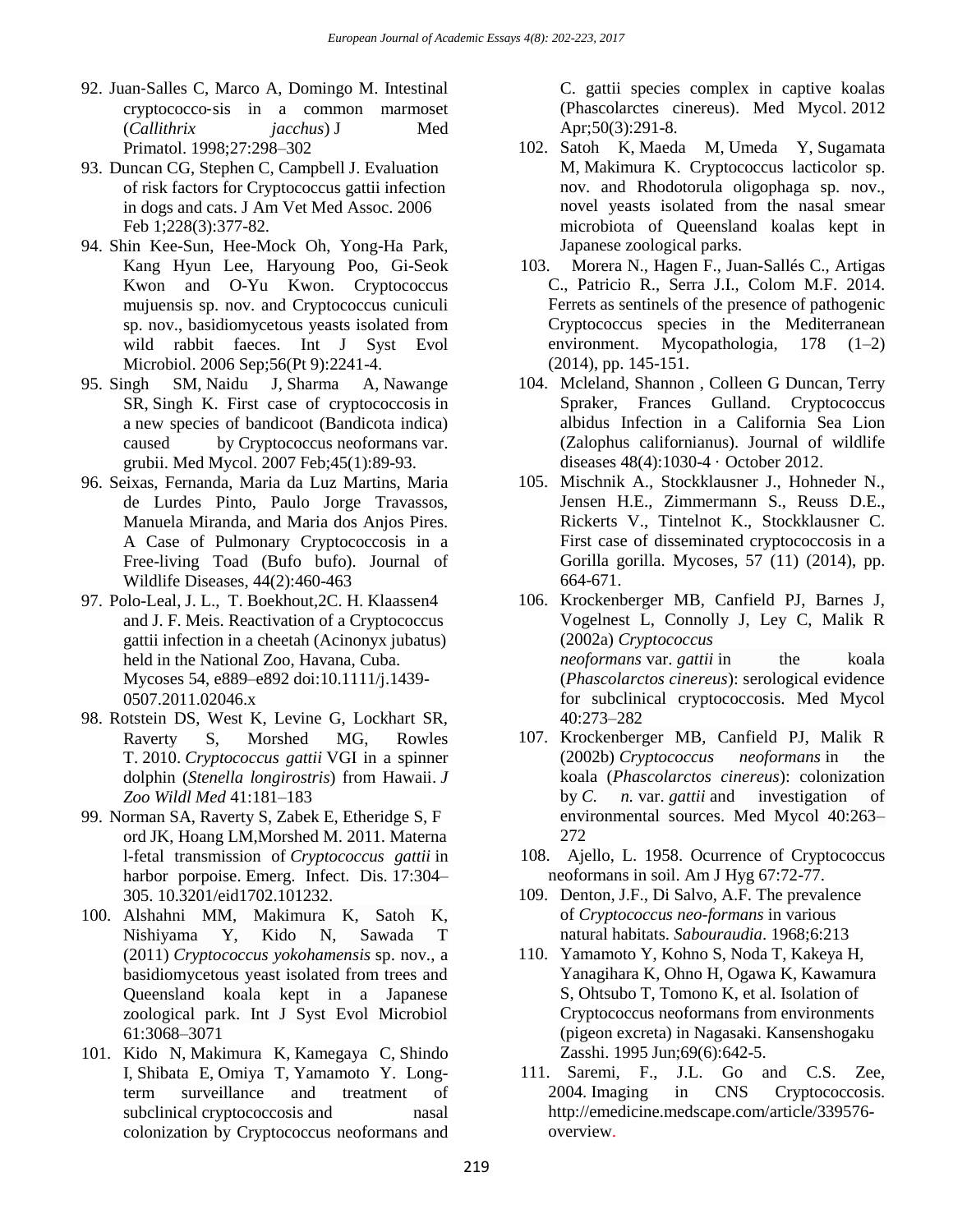- 112. Singh, S.D. and B.B. Dash, 2008. Spontaneous lesions of cryptococcosis in White Leghorn chicken. Indian J. Vet. Pathol., 32: 68-69.
- 113. Laubscher W.D.F., Viljoen B.C., Albertyn J., (2000). The yeasts flora occurring in the trachea of Broiler Chicken. Food techno. Biotechnol. 38:77-80.
- 114. Malik R., Krockenberger M.B., Cross G., Doneley R., Madill D.N., Black D., Mcwhirter P, Rozenwax A, Rose K, Alley M, Forshaw D, Russel-Brown I, Johnstone A.C., Martin P., O'Brien C.R. & Love D.N. 2003. Avian cryptococcosis. Med. Mycol. 41:115-24.
- 115. Molter CM, Zuba JR, Papendick R. Cryptococcus gattii osteomyelitis and compounded itraconazole treatment failure in a Pesquet's parrot (Psittrichas fulgidus). J Zoo Wildl Med. 2014 Mar;45(1):127-33.
- 116. Al-Ameed, A. I. 2013. Isolation and identification of fungi from infected milk samples obtained from cattle with mastitis and studying the antifungal activity of Rosemary Ethanolic extract agaimst the main strains. Diyala Agricultural Sci. J. 5 (2) 1-13.
- 117. Asfour, H.A.E.; El-Metwally, A.E. and Kotb, M. H. (2009): Yeast as a cause of bovine mastitis and their Histopathological effect on the mammary gland tissues.J. Egypt. vet. med. Assoc., *69*(4): 41 – 72.
- 118. [Innes Jr,](https://www.ncbi.nlm.nih.gov/pubmed/?term=INNES%20JR%5BAuthor%5D&cauthor=true&cauthor_uid=12996765) [Seibold Hr,](https://www.ncbi.nlm.nih.gov/pubmed/?term=SEIBOLD%20HR%5BAuthor%5D&cauthor=true&cauthor_uid=12996765) [Arentzen Wp.](https://www.ncbi.nlm.nih.gov/pubmed/?term=ARENTZEN%20WP%5BAuthor%5D&cauthor=true&cauthor_uid=12996765) The pathology of bovine mastitis caused by cryptococcus neoformans. [Am J Vet Res.](https://www.ncbi.nlm.nih.gov/pubmed/12996765) 1952 Oct;13(49):469-75.
- 119. Kotb, M. H. R. (1990): Mycological and immunological studies on *Cryptococcus neoformans* Ph. D. thesis, Microbiology, Faculty of Veterinary Medicine, Cairo Univeristy, Giza, Egypt.
- 120. Menhnert, B., K. Ernst and J. Gedek. Yeasts as a cause of mastitis in cattle. Sonderdruck aus Zentrablat fur veterainedizen, pp. 96-121, 1964.
- 121. Pal M. Mastitis in a water buffalo (*Bubalus Bubalis*) due to *Cr. neoformans var. neoformans*. Rev Iberoamericana Micologia 1991; 8: 89–91.
- 122. [Pengov,](https://www.researchgate.net/researcher/2038876401_A_Pengov) A., Prevalence of mycotic mastitis in cows. [Acta veterinaria](https://www.researchgate.net/journal/0567-8315_Acta_veterinaria) 52(2) · January 2008
- 123. Moshref, B. Studies on microbial causes of mastitis in buffaloes Ph.D., Faculty of Veterinary Medicine, Cairo University, 2004
- 124. Redaelli, G. Research about mycotic mastitis. Archo vet ital. 8: 97-121. 1957.
- 125. Sharma, N., A.K. Srivastava, G. Bacic, D.K. Jeong and R.K. Sharma, 2012. Epidemiology. In: Bovine Mastitis. 1st Edn., Satish Serial Publishing House, Delhi, India, pp: 231-312.
- 126. [Richard JL,](https://www.ncbi.nlm.nih.gov/pubmed/?term=Richard%20JL%5BAuthor%5D&cauthor=true&cauthor_uid=7011129) [McDonald JS,](https://www.ncbi.nlm.nih.gov/pubmed/?term=McDonald%20JS%5BAuthor%5D&cauthor=true&cauthor_uid=7011129) [Fichtner](https://www.ncbi.nlm.nih.gov/pubmed/?term=Fichtner%20RE%5BAuthor%5D&cauthor=true&cauthor_uid=7011129)  [RE,](https://www.ncbi.nlm.nih.gov/pubmed/?term=Fichtner%20RE%5BAuthor%5D&cauthor=true&cauthor_uid=7011129) [Anderson AJ.](https://www.ncbi.nlm.nih.gov/pubmed/?term=Anderson%20AJ%5BAuthor%5D&cauthor=true&cauthor_uid=7011129) Identification of yeasts from infected bovine mammary glands and their experimental infectivity in cattle. [Am J Vet](https://www.ncbi.nlm.nih.gov/pubmed/7011129)  [Res.](https://www.ncbi.nlm.nih.gov/pubmed/7011129) 1980 Dec;41(12):1991-4.
- 127. Kirk JH, Bartlett PC. Bovine mycotic mastitis. Comp Food Anim 1986; 8: 106-110
- 128. Spanamberg, Andréia, Sanches, Edna Maria Cavallini, Santurio, Janio Morais, & Ferreiro, Laerte. (2009). Mastite micótica em ruminantes causada por leveduras. *Ciência Rural*, *39*(1), 282-290.
- 129. Al-Khalidi, A., M. J. and M. K. Faraj. Isolation and identification of fungi associated with chronic respiratory infections in human and bovine. Al-Anbar J. Vet. Sci., Vol.: 5 No. (2), 2012 ISSN: 1999-6527 85
- 130. El-Metwally, Abeer, E., Hanaa, A. El-Hallawany and M.H.R. Kotb . New Diagnostic Tool for Mycotic Pneumonia in Calves Using Autofluorescence Character of Fungi. Journal of Reproduction and Infertility 2 (2): 13-23, 2011
- 131. Hassan, A. A., Hammad, A. M. and Manal A. Hassan. Prevalence of some dermatophytes and yeasts infections jn cattle and their sensitivity to some antimycotics. Minufiya Vet, J, 5, 2, 2008
- 132. Corrier DE, Wilson SR, Scrutchfield WL. Equine cryptococcal rhinitis. Compend Contin Educ Pract Vet 1984;6:S556-8.
- 133. Krogh, P., A. Basseb, M. Hesselholtc & Annelise Bach. Equine cryptococcosis: A case of rhinitis caused by *Cryptococcus neoformans*  serotype A. Journal of Medical and Veterinary Mycology/ 12, 2, 1974, 272-278
- 134. Scott EA, Duncan JR, McCormack JE: Cryptococcosis involving the paraorbital area and frontal sinus in a horse. J Am Vet Med Assoc 165:626, 1974
- 135. Hilbert BJ, Huxtable CR, Pawley SE: Cryptococcal pneumonia in a horse. Aust Vet J 56:391, 1980
- 136. Pearson EG, Watrous BJ, Schmitz JA, Sonn RJ: Cryptococcol pneumonia in a horse. J Am Vet Med Assoc 183:577, 1983
- 137. Westhues, M.; Engelhardt, W.: Hautblastomykose beim Pferd von Typus BusseBuschke. Dtsch Tieraerztl Wochenschr 38:492-497, 1930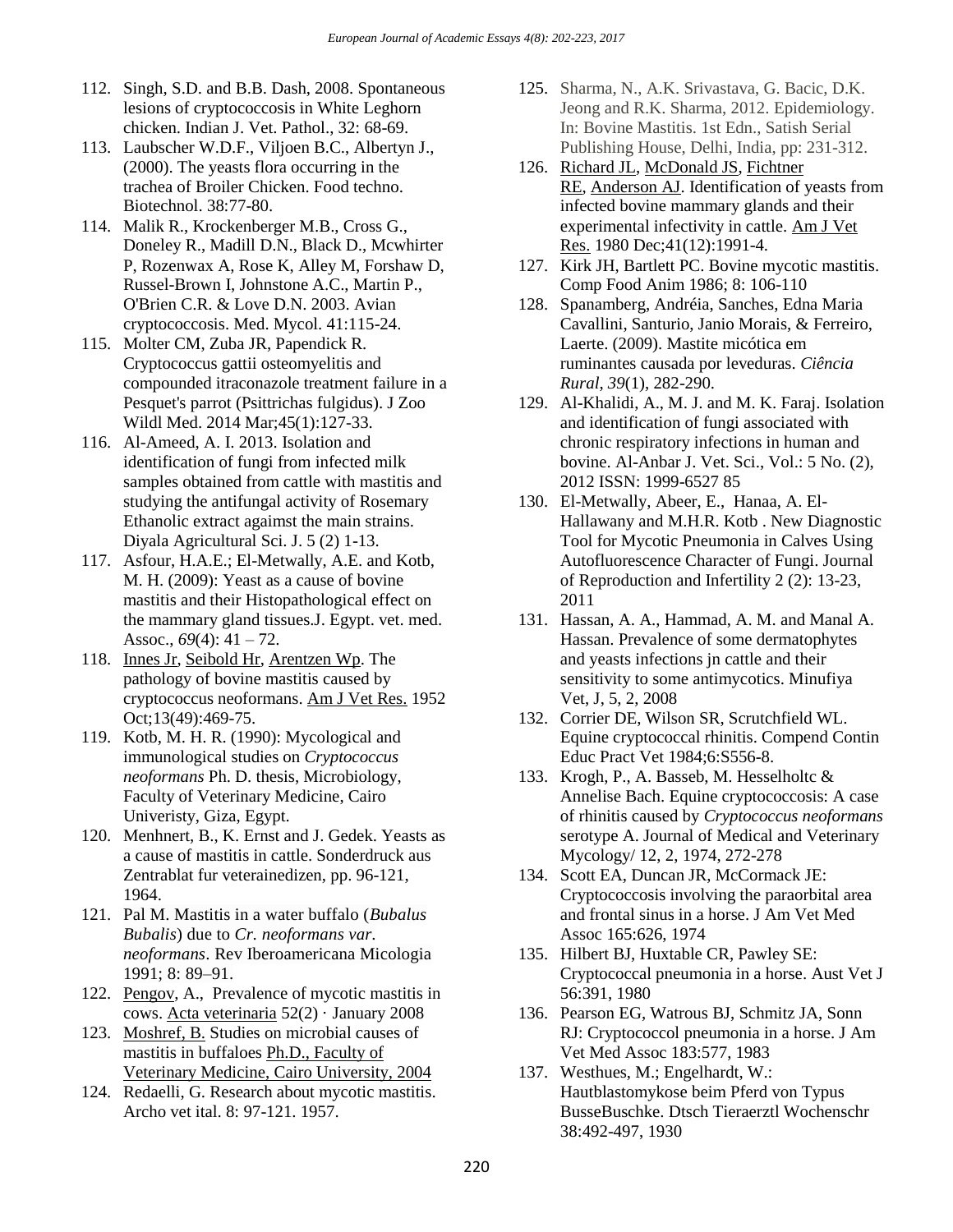- 138. Wile, U.J.: Cutaneous torulosis. Arch Derrnatol Syphil. l31:58-66, 1935
- 139. Petrites-Murphy MB , Robbins LA, Donahue JM, Smith B. Equine cryptococcal endometritis and placentitis with neonatal cryptococcal pneumonia. Vet Diagn Invest. 1996 Jul;8(3):383-6.
- 140. Pal M, Randhawa HS: Caprine mastitis due to Cryptococcus neoformans. Sabouraudia 1976, 14:261–163.
- 141. Lemos LS, Siqueira de O dos Santos A, Vieira-da-Motta O, Texeira GN, Queiroz de Carvalho EC. Vet Microbiol. 2007 Dec 15;125(3-4):350-4.
- 142. Alvarado-Ramírez, E. , Josep M. Torres-Rodríguez , Maite Sellart1 and Valerio Vidotto Laccase activity in Cryptococcus gattii strains isolated from goats. Rev Iberoam Micol 2008; 25: 150-153
- 143. Torres-Rodríguez,J. M., Miguel Hermoso de Mendoza, Eidi Alvarado-Ramírez& Gemma Segura-Roca. Cryptococcosis by Cryptococcus gattii in immunocompetent goats in Spain and review of the literature. Acta Scientiae Veterinariae. 34(3): 245-253, 2006.
- 144. Villarroe A, Maggiulli TR: Rare Cryptococus gattii infection in an immunocompetent dairy goat following a cesarean section. Med Mycol 2012, 1:91–94.
- 145. Bowles, D. and Fry, D. Nasal cryptococcosis in two dogs in New Zealand. New Zealand veterinary journal 57(1):53-7 · March 2009
- 146. Cardoso, P.,Baroni, F.,Silva, S. et al. Feline nasal granuloma due to *Cryptoccocus gattii* type VGII. [Mycopathologia](https://link.springer.com/journal/11046) October 2013, Volume 176, [Issue](https://link.springer.com/journal/11046/176/3/page/1) 3–4, pp
- 303–307
- 147. McGill S , Malik R, Saul N, Beetson S, Secombe C, Robertson I, Irwin P. Cryptococcosis in domestic animals in Western Australia: a retrospective study from 1995- 2006. Med Mycol. 2009;47(6):625-39.
- 148. Livet, V., Javard, R., Alexander, K., Girard, C. and Dunn, M., 2015. Cryptococcal nasopharyngeal polypoid mass in a cat. *Journal of Feline Medicine and Surgery Open Reports*, *1*(2), p.205511691559723
- 149. Sutton, R. H. (1981), Cryptococcosis in dogs: A report on 6 cases. Australian Veterinary Journal, 57: 558–564.
- 150. Chapman, Tara L and Simon E. Kirk (*2008*) An Isolated Cryptococcal Urinary Tract Infection in a Cat. Journal of the American Animal Hospital

Association: September/October 2008, Vol. 44, No. 5, pp. 262-265.

- 151. Backhouse TC, Bolliger A. 1960. Cryptococcosis in the koala Phascolarctos cinereus. Aust. J. Sci. 23:86 –87.
- 152. [Bolton LA,](https://www.ncbi.nlm.nih.gov/pubmed/?term=Bolton%20LA%5BAuthor%5D&cauthor=true&cauthor_uid=10855821) [Lobetti RG,](https://www.ncbi.nlm.nih.gov/pubmed/?term=Lobetti%20RG%5BAuthor%5D&cauthor=true&cauthor_uid=10855821) [Evezard DN,](https://www.ncbi.nlm.nih.gov/pubmed/?term=Evezard%20DN%5BAuthor%5D&cauthor=true&cauthor_uid=10855821) [Picard](https://www.ncbi.nlm.nih.gov/pubmed/?term=Picard%20JA%5BAuthor%5D&cauthor=true&cauthor_uid=10855821)  [JA,](https://www.ncbi.nlm.nih.gov/pubmed/?term=Picard%20JA%5BAuthor%5D&cauthor=true&cauthor_uid=10855821) [Nesbit JW,](https://www.ncbi.nlm.nih.gov/pubmed/?term=Nesbit%20JW%5BAuthor%5D&cauthor=true&cauthor_uid=10855821) [van Heerden J,](https://www.ncbi.nlm.nih.gov/pubmed/?term=van%20Heerden%20J%5BAuthor%5D&cauthor=true&cauthor_uid=10855821) [Burroughs RE.](https://www.ncbi.nlm.nih.gov/pubmed/?term=Burroughs%20RE%5BAuthor%5D&cauthor=true&cauthor_uid=10855821) Cryptococcosis in captive cheetah (Acinonyx jubatus): two cases. [J S Afr Vet Assoc.](https://www.ncbi.nlm.nih.gov/pubmed/10855821) 1999 Mar; 70(1): 35-9.
- 153. Bradley W. Bellenger C.R. Lamb W.A. Barrs V.R. Foster S. Hemsley S. Canfield P.J. Love D.N. (1997) Nasopharyngeal cryptococcosis. Australian Veterinary Journal. 75: 7, 483-488.
- 154. Connolly, J. H., M. B. Krockenberger, R. Malik, P. J. Canfield, D. I. Wigney, and D. B. Muir. 1999. Asymptomatic carriage of Cryptococcus neoformansin the nasal cavity of the koala (Phascolarctos cinereus). Medical Mycology 37: 331–338.
- 155. [Illnait-Zaragozí MT,](https://www.ncbi.nlm.nih.gov/pubmed/?term=Illnait-Zaragoz%C3%AD%20MT%5BAuthor%5D&cauthor=true&cauthor_uid=21668523) [Hagen F,](https://www.ncbi.nlm.nih.gov/pubmed/?term=Hagen%20F%5BAuthor%5D&cauthor=true&cauthor_uid=21668523) [Fernández-](https://www.ncbi.nlm.nih.gov/pubmed/?term=Fern%C3%A1ndez-Andreu%20CM%5BAuthor%5D&cauthor=true&cauthor_uid=21668523)[Andreu CM,](https://www.ncbi.nlm.nih.gov/pubmed/?term=Fern%C3%A1ndez-Andreu%20CM%5BAuthor%5D&cauthor=true&cauthor_uid=21668523) [Martínez-Machín GF,](https://www.ncbi.nlm.nih.gov/pubmed/?term=Mart%C3%ADnez-Mach%C3%ADn%20GF%5BAuthor%5D&cauthor=true&cauthor_uid=21668523) [Polo-Leal](https://www.ncbi.nlm.nih.gov/pubmed/?term=Polo-Leal%20JL%5BAuthor%5D&cauthor=true&cauthor_uid=21668523)  [JL,](https://www.ncbi.nlm.nih.gov/pubmed/?term=Polo-Leal%20JL%5BAuthor%5D&cauthor=true&cauthor_uid=21668523) [Boekhout T,](https://www.ncbi.nlm.nih.gov/pubmed/?term=Boekhout%20T%5BAuthor%5D&cauthor=true&cauthor_uid=21668523) [Klaassen CH,](https://www.ncbi.nlm.nih.gov/pubmed/?term=Klaassen%20CH%5BAuthor%5D&cauthor=true&cauthor_uid=21668523) [Meis JF.](https://www.ncbi.nlm.nih.gov/pubmed/?term=Meis%20JF%5BAuthor%5D&cauthor=true&cauthor_uid=21668523) Reactivation of a Cryptococcus gattii infection in a cheetah (Acinonyx jubatus) held in the National Zoo, Havana, Cuba. [Mycoses.](https://www.ncbi.nlm.nih.gov/pubmed/21668523) 2011 Nov;54(6):e889-92.
- 156. Miller WG, Padhye AA, Van Bonn W, Jensen E, Brandt ME, Ridgway SH. 2002. Cryptococcosis in a bottlenose dolphin (*Tursiops truncatus*) by *Cryptococcus neoformans* var. *gattii*. *J Clin Microbiol* 40:721–724.
- 157. Rotstein DS, West K, Levine G, Lockhart SR, Raverty S, Morshed MG, Rowles T. 2010. *Cryptococcus gattii* VGI in a spinner dolphin (*Stenella longirostris*) from Hawaii. *J Zoo Wildl Med* 41:181–183
- 158. Stephen C, Lester S, Black W, Fyfe M, Raverty S. British Columbia: Multispecies outbreak of cryptococcosis on southern Vancouver Island, British Columbia. *The Canadian Veterinary Journal*. 2002;43(10):792- 794
- 159. Abegy M. A., Cella F.L., Faganello J., Valente P., Schrank A., Vainstein M.H. (2006). Cryptococcus neoformans e Cryptococcus gattii isolated from excreta of psittaciformes in a Southern Brazilian Zoological garden. Mycopathologia. 161 (2):83-91.
- 160. Abou-Gabal M, Atia M. Study of the role of pigeons in the dissemination of Cryptococcus neoformans in nature. Sabouraudia. 1978 Mar;16(1):63-8.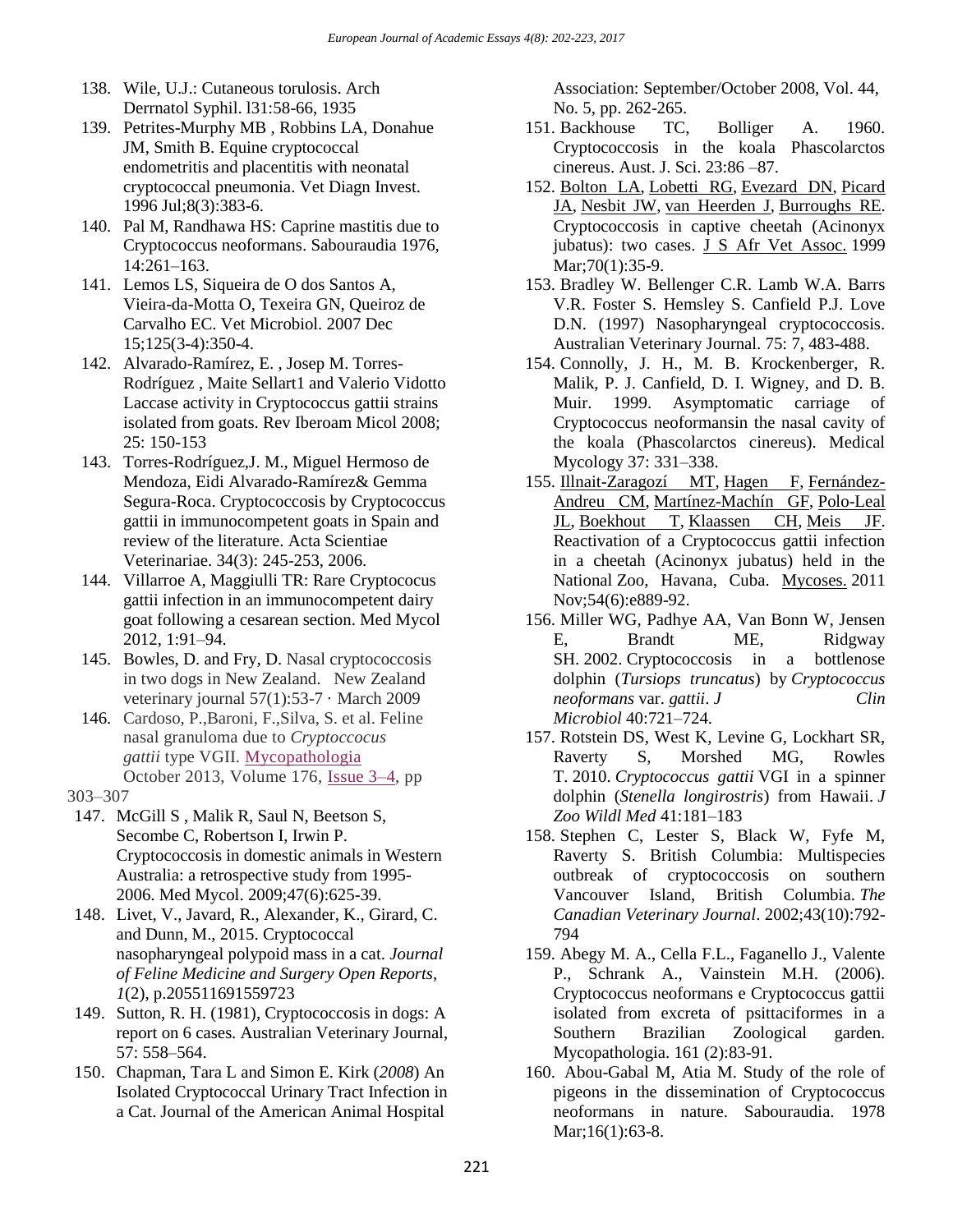- 161. Baroni, F.A., C.R. Paula, E.G. Silva, F.C. Viani, I.N.G. Rivera, M.T.B. Oliveira and W. Gambale, 2006. Cryptococcus neoformans strains isolated from church towers in Rio de Janeiro city, RJ. Brazil. Rev. Inst. Med. Trop. S. Paulo, 48: 71-75
- 162. Costa AK, Sidrim JJ, Cordeiro RA, Brilhante RS, Monteiro AJ, Rocha MF. Urban pigeons (Columba livia) as a potential source of pathogenic yeasts: a focus on antifungal susceptibility of Cryptococcus strains in Northeast Brazil. Mycopathologia. 2010 Mar;169(3):207-13.
- 163. Faria RO, Nascente Pda S, Meinerz AR, et al. Occurrence of Cryptococcus neoformans in pigeon excrement in the city of Pelotas, State of Rio Grande do Sul. Rev Soc Bras Med Trop. 2010 Mar-Apr;43(2):198-200.
- 164. Filiu W.F., Wanke B., Anguena S.M., et al. (2002). Avian habitats as a source of Cryptococcus neoformans in the city of Campo Grande, Mato Grussu do Sul, Brazil. Rev. Sol. Brazil Medicine Tropical. 35:591-595.
- 165. Ferreira-Paim K, Andrade-Silva L, Mora DJ, et al. Genotyping of Cryptococcus neoformans isolated from captive birds in Uberaba, Minas Gerais, Brazil. Mycoses. 2011 Sep;54(5):e294- 300.
- 166. Kemoi, E K. Isolation and characterization of yeast from gallus gallus droppings in kabigeriet village, olenguruone. Master of Science (microbiology) in the school of pure and applied sciences, Kenyatta University, October, 2012
- 167. Kemoi EK, Okemo P, Bii CC. Presence of cryptococcus species in domestic chicken (gallus gallus) droppings and the possible risk it posed to humans in kabigeriet village, nakuru county, Kenya. East Afr Med J. 2013 Jun;90(6):202-6.
- 168. Khosravi AR. Isolation of Cryptococcus neoformans from pigeon (Columbia livia droppings in northern Iran. Mycopathologia. 1997;139(2):93-5.
- 169. Kuchak. A., Afshari S, Shokohi T, Aghili R, Badali H. Epidemiology and molecular characterization of Cryptococcus neoformans isolated from pigeon excreta in Mazandaran province, northern Iran. J Mycol Med. 2012 Jun;22(2):160-6.
- 170. Kangogo M, Boga H, Wanyoike W, Bii C. Isolation and characterisation of cryptococcus neoformans and cryptococcus gattii from

environmental sources in nairobi, Kenya. East Afr Med J. 2014 Aug;91(8):281-5.

- 171. Ior, C.A, G. Ayanbimpe, L.D. Ior, J. Okechalu, G. O.Chris-Otubor. Environmental isolation of Cryptococcus neoformans IN JOS. Scientific Research Journal (SCIRJ), Volume III, Issue VI, June 2015
- 172. Takahara DT, Lazéra Mdos S, Wanke B, et al. First report on Cryptococcus neoformans in pigeon excreta from public and residential locations in the metropolitan area of Cuiabá, State of Mato Grosso, Brazil. Rev Inst Med Trop Sao Paulo. 2013 Nov-Dec;55(6):371-6.
- 173. Tangwattanachuleeporn M, Somparn P, Poolpol K, et al. Prevalence and antifungal susceptibility of Cryptococcus neoformans isolated from pigeon excreta in Chon Buri Province, Eastern Thailand. Med Mycol J. 2013;54(3):303-7.
- 174. Teodoro VL, Gullo FP, Sardi Jde C, et al. Environmental isolation, biochemical identification, and antifungal drug susceptibility of Cryptococcus species. Rev Soc Bras Med Trop. 2013 Nov-Dec;46(6):759-64.
- 175. Xavier, T. Francis, A.Auxilia, et al. Isolation and Identification of Cryptococcus neoformans from pigeon droppings in Tiruchirappalli district of Tamil Nadu, South India. Int.J.Curr.Microbiol.App.Sci(2013) 2(11): 404- 409
- 176. Zarrin, M , Masoomeh Jorfi , Nasrin Amirrajab , Morad Rostam Isolation of Cryptococcus neoformans from pigeon droppings in Ahwaz, Iran. Turk J Med Sci 2010; 40 (2): 313-316
- 177. Carvalho, V.G., M.S. Terceti, et al., 2007. Serotype and Mating type characterization of Cryptococcus neoformans by multiplex PCR. Rev. Inst. Med. Trop. S. Paulo, 49: 207-210.
- 178. Chee HY, Lee KB. Isolation of Cryptococcus neoformans var. grubii (serotype A) from pigeon droppings in Seoul, Korea. J Microbiol. 2005 Oct;43(5):469-72.
- 179. Granados DP, Castañeda E. Isolation and characterization of Cryptococcus neoformans varieties recovered from natural sources in Bogotá, Colombia, and study of ecological conditions in the area. Microb Ecol. 2005 Feb;49(2):282-90.
- 180. Kuchak. A., Afshari S, Shokohi T, Aghili R, Badali H. Epidemiology and molecular characterization of Cryptococcus neoformans isolated from pigeon excreta in Mazandaran